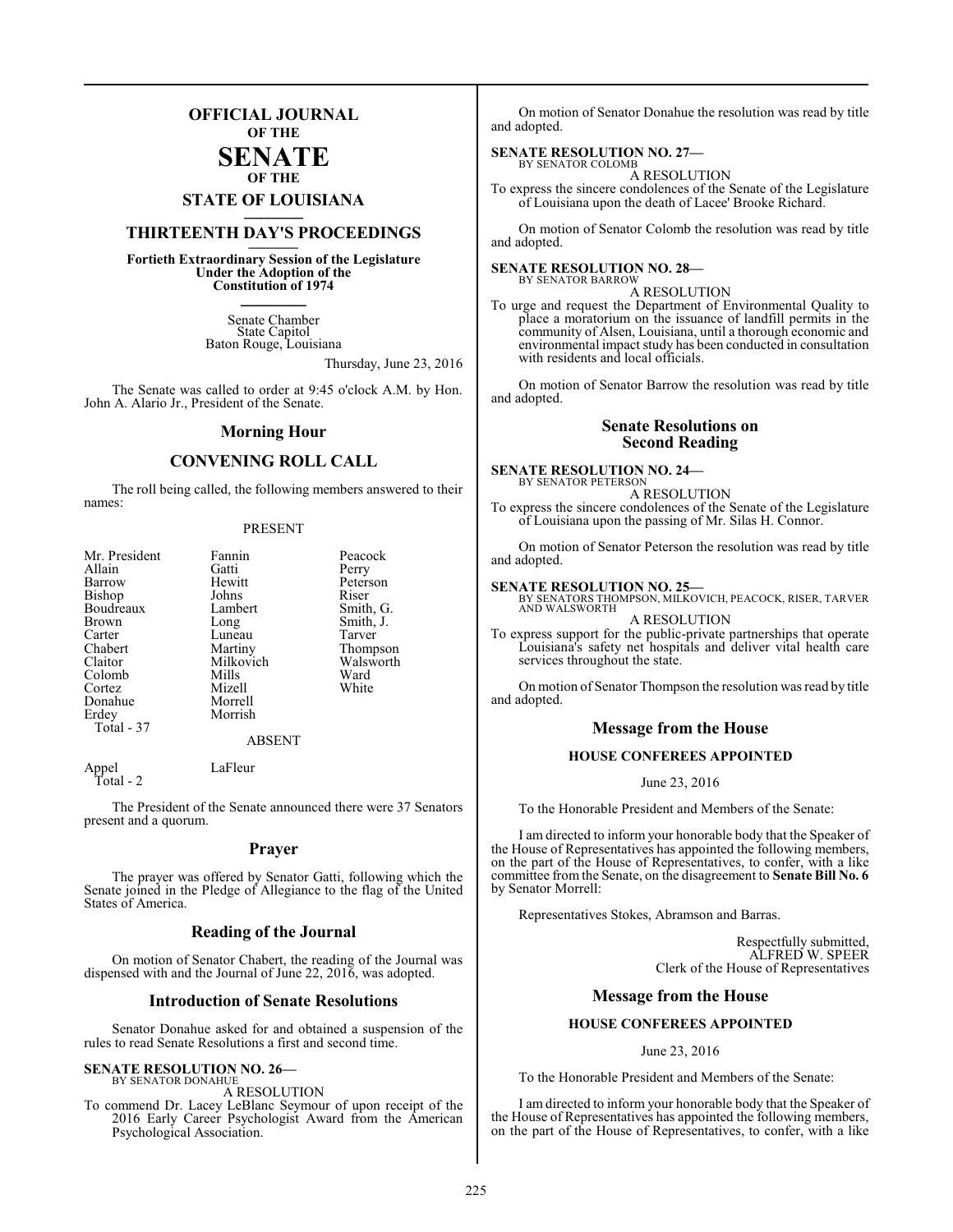committee from the Senate, on the disagreement to **Senate Bill No. 10** by Senator Ward:

Representatives Bishop, Abramson and Barras.

Respectfully submitted, ALFRED W. SPEER Clerk of the House of Representatives

#### **Rules Suspended**

Senator Morrish asked for and obtained a suspension of the rules to pass over House Bills on Third Reading and Final Passage.

#### **House Bills and Joint Resolutions on Third Reading and Final Passage, Subject to Call**

#### **Called from the Calendar**

Senator Morrish asked that House Bill No. 50 be called fromthe Calendar.

**HOUSE BILL NO. 50—** BY REPRESENTATIVE MONTOUCET

AN ACT

To amend and reenact R.S. 47:293(9)(a)(xvii), relative to individual income tax; to provide for certain deductions for purposes of calculating individual income tax liability; to reduce the deduction for certain net capital gains; to provide for an effective date; and to provide for related matters.

#### **Floor Amendments**

Senator Allain proposed the following amendments.

#### **SENATE FLOOR AMENDMENTS**

Amendments proposed by Senator Allain to Engrossed House Bill No. 50 by Representative Montoucet

AMENDMENT NO. 1

Delete all Senate Committee Amendments proposed by the Senate Committee on Revenue and Fiscal Affairs and adopted by the Senate on June 15, 2016

AMENDMENT NO. 2 On page 1, at the end of line 3 insert "provide for a minimum holding period for purposes of"

AMENDMENT NO. 3 On page 1, line 4, delete "reduce"

#### AMENDMENT NO. 4

On page 2, line 3, after "only to" delete the remainder of the line and insert ""the sale or exchange of an equity interest in or the assets of a nonpublicly traded business commercially domiciled in Louisiana that the taxpayer has held for a minimum of five years immediately prior to the sale or exchange.

AMENDMENT NO. 5 On page 2, delete lines 4 through 24

Senator Allain moved the adoption of the amendments.

Senator Morrish objected.

## **Page 2 SENATE 13th DAY'S PROCEEDINGS**

#### **ROLL CALL**

The roll was called with the following result:

Perry

#### YEAS

Allain Hewitt Riser Appel Johns Smith, G.<br>
Claitor Lambert Smith, J.<br>
Cortez Milkovich Walsworth Cortez **Milkovich** Walsworth Walsworth<br>
Donahue Peacock White Donahue Peacock<br>Gatti Perry Total - 17

Mr. President Colomb Mills<br>
Barrow Erdey Mizell Boudreaux LaFle<br>Brown Long Carter Luneau<br>Chabert Martiny

Barrow Erdey Mizell<br>Bishop Fannin Morrell Bishop Fannin Morrell<br>Boudreaux LaFleur Morrish Brown Long Deterson<br>Carter Luneau Tarver Thompson

ABSENT

Ward Total - 1

Total - 21

The Chair declared the amendments were rejected.

The bill was read by title. Senator Morrish moved the final passage of the bill.

#### **ROLL CALL**

The roll was called with the following result:

#### YEAS

Fannin Peterson<br>Johns Tarver

LaFleur Thompson<br>Long Ward

Mr. President Erdey Morrish<br>Barrow Fannin Peterson Bishop Johns<br>Boudreaux LaFleur Brown Long Ward<br>Carter Luneau White Carter Luneau<br>Chabert Martiny Colomb Total - 22

**NAYS** 

Milkovich

Peacock

Martiny<br>Morrell

Total - 17

Allain Hewitt Perry Appel Lambert Riser Cortez Mills Smith, J. Donahue Mizell Walsworth

#### ABSENT

Total - 0

The Chair declared the bill was passed and ordered it returned to the House. Senator Morrish moved to reconsider the vote by which the bill was passed and laid the motion on the table.

#### **Rules Suspended**

Senator Martiny asked for and obtained a suspension ofthe rules to invoke 5 minute cloture.

Without objection, so ordered.

Johns Smith, G.<br>Lambert Smith, J.

**NAYS**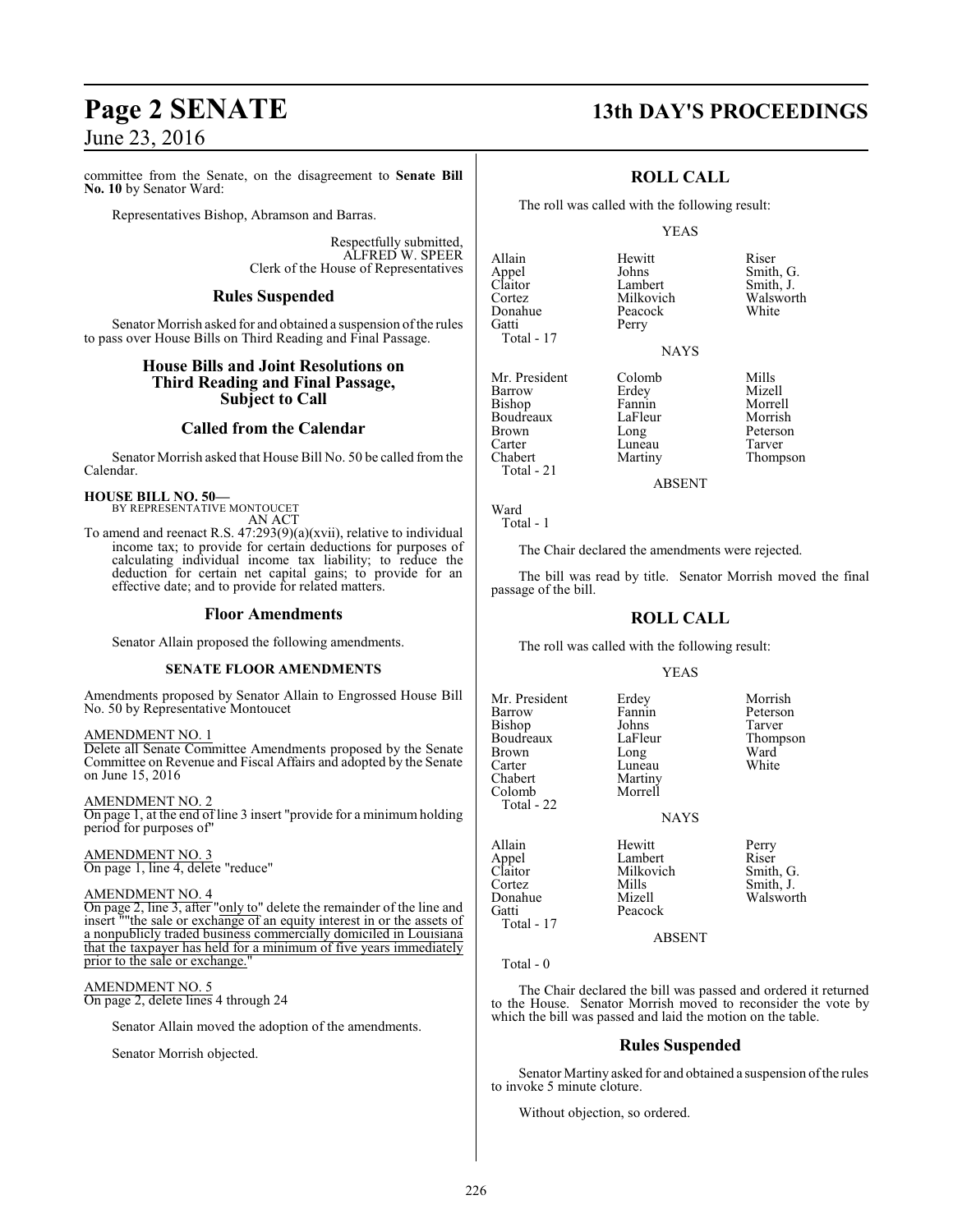## **13th DAY'S PROCEEDINGS Page 3 SENATE**

# June 23, 2016

#### **Called from the Calendar**

Senator Morrell asked that House Bill No. 51 be called from the Calendar.

HOUSE BILL NO. 51—<br>BY REPRESENTATIVES JIMMORRIS, ABRAMSON, AMEDEE, BAGLEY, BAGNERIS, BERTHELOT, BILLIOT, BISHOP, BOUIE, BROADWATER,<br>CHAD BROWN, TERRY BROWN, CARMODY, ROBBY CARTER, STEVE<br>CARTER, CHANEY, CONNICK, COUSSAN, CO

AN ACT

To amend and reenact R.S. 47:302(V)(introductory paragraph) as enacted by Act No. 25 of the 2016 First Extraordinary Session of the Louisiana Legislature and to enact R.S. 47:302(AA) and  $321.1(F)(66)$ , relative to state sales and use taxes; to provide with respect to the effectiveness of exemptions and exclusions for sales of certain tangible personal property and services; to provide for effectiveness; and to provide for related matters.

#### **Floor Amendments**

Senator Morrell proposed the following amendments.

#### **SENATE FLOOR AMENDMENTS**

Amendments proposed by Senator Morrell to Reengrossed House Bill No. 51 by Representative Jim Morris

#### AMENDMENT NO. 1

In Senate Committee Amendment No. 2 proposed by the Senate Committee on Revenue and Fiscal Affairs and adopted by the Senate on June 16, 2016, on page 1, line 8 change "R.S.  $47:302(X)$ " to "302(X)"

#### AMENDMENT NO. 2

On page 2, at the beginning of line 3, change "V." to "X."

On motion of Senator Morrell, the amendments were adopted.

#### **Floor Amendments**

Senator Morrell proposed the following amendments.

#### **SENATE FLOOR AMENDMENTS**

Amendments proposed by Senator Morrell to Reengrossed House Bill No. 51 by Representative Jim Morris

#### AMENDMENT NO. 1

Delete Senate Committee Amendment Nos. 1 through 8 proposed by the Senate Committee on Revenue and Fiscal Affairs and adopted by the Senate on June 16, 2016

#### AMENDMENT NO. 2

On page 1, line 2, after "reenact" delete the remainder of the line and delete line 3 and insert: "R.S. 47:301(introductory paragraph) and  $(10)(c)(ii)(bb)$  and  $302(X)(introducing paragram)$  and to enact R.S."

#### AMENDMENT NO. 3

On page 1, delete lines 9 and 10, and insert:

"Section 1. R.S. 47:301(introductory paragraph) and  $(10)(c)(ii)(bb)$  and  $302(X)(introducing paragraph)$  are hereby amended and reenacted and"

#### AMENDMENT NO. 4

On page 1, after line 11, insert:

"§301. Definitions.

As used in this Chapter the following words, terms, and phrases have the **meaning** meanings ascribed to them in this Section, unless the context clearly indicates a different meaning:

|                       | *     | *                            | * |
|-----------------------|-------|------------------------------|---|
| (10)(a)               | *     | *                            | * |
|                       | ÷     | *                            | * |
|                       | *     | *                            | * |
| $(c)(i)$<br>(ii)(aa)  | ÷     | *                            | * |
| $4.1.7 \, \mathrm{m}$ | <br>1 | <br>$\sim$<br>$\overline{a}$ |   |

(bb) The term phrase "sale at retail" does not include an isolated or occasional sale of tangible personal property by a person not engaged in such business.

(I) "Isolated or occasional sale" means any of the following:

(aaa) Six or fewer separate sales of taxable items at retail during a twelve-month period by a person who does not habitually engage, or hold himself out as engaging, in the business of selling taxable items at retail.

(bbb) The sale of all of the operating assets of a business, or of a separate division, branch, or identifiable segment of a business.

(ccc) The sale of tangible personal property by an individual if the property was originally bought by the individual or a member of the individual's family for the personal use of the individual or the individual's family.

(ddd) The sale of tangible personal property by an individual if the individual is not required to be registered as a dealer pursuant to this Chapter.

(eee) The sale of tangible personal property by an individual if the individual does not employ an auctioneer, broker, or factor, other than an online auction, to sell the property.

(fff) The sale of tangible personal property by an individual if the total receipts from sales of the individual's tangible personal property in a calendar year do not exceed five thousand dollars.

(ggg) The sale of tangible personal property at a sheriff's sale or tax sale due to foreclosure on the property or the sale by an obligee of tangible personal property acquired by the obligee by foreclosure or otherwise in full or partial satisfaction of an obligation.

(II) Notwithstanding any contrary provision in Subsubitem I of this Subitem, the phrase "isolated or occasional sale" shall not include sales of aircraft, boats that are used for recreational purposes, mobile homes, or motor vehicles in this state of a class or type required to be registered, licensed, titled, or documented by this state or by the United States.

\* \* \*"

AMENDMENT NO. 5

On page 2, line 3, delete "V." and insert "X."

#### AMENDMENT NO. 6

On page 3, delete lines 13 through 15, and insert:

 $\sqrt{13}$ ) Sales, as provided in R.S. 47:301(14)(b)(i), but only of admissions to athletic and entertainment events held for or by an elementary or secondary school and memberships by and dues paid to a nonprofit civic organization.

#### AMENDMENT NO. 7

On page 3, delete lines 20 through 22, and insert:

 $(16)$  Sales or use of orthotic devices, prosthetic devices, hearing aids, eyeglasses, contact lenses, and wheelchairs prescribed by physicians, optometrists, or licensed chiropractors used exclusively by the patient for personal use as provided in R.S.  $47:305(D)(1)(k)$ and sales and purchases by certain organizations that provide training for blind persons as provided in R.S. 47:305.15."

#### AMENDMENT NO. 8

On page 5, delete lines 20 through 25, and insert:

 $\overline{g}$ ) Sales, as provided in R.S. 47:301(14)(b)(i), but only of admissions to athletic and entertainment events held for or by an elementary or secondary school and memberships by and dues paid to a nonprofit civic organization.

(h) Sales or use of orthotic devices, prosthetic devices, hearing aids, eyeglasses, contact lenses, and wheelchairs prescribed by physicians, optometrists, or licensed chiropractors used exclusively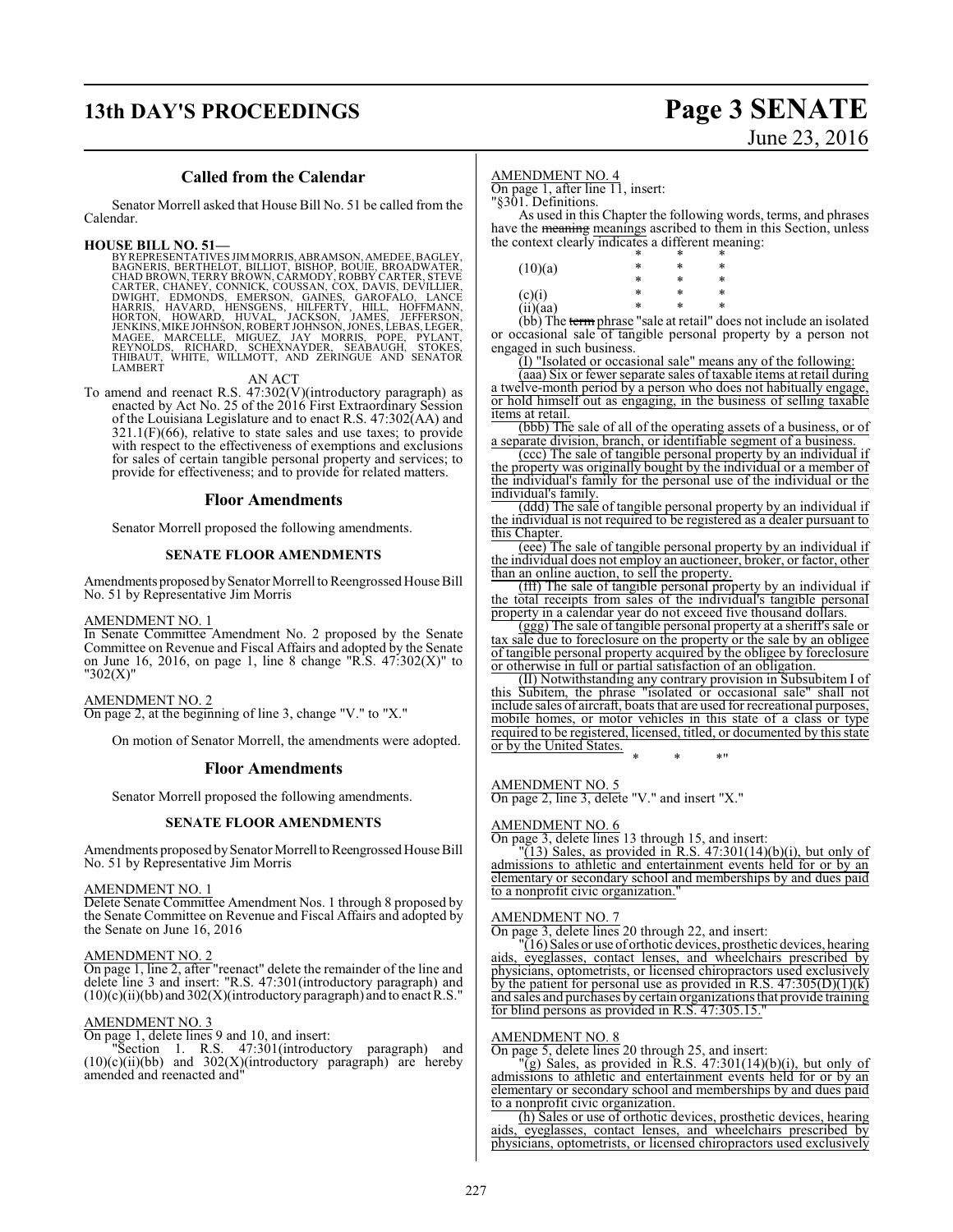## **Page 4 SENATE 13th DAY'S PROCEEDINGS**

by the patient for personal use as provided in R.S.  $47:305(D)(1)(k)$ and sales and purchases by certain organizations that provide training for blind persons as provided in R.S. 47:305.15."

#### AMENDMENT NO. 9

On page 6, between lines 22 and 23, insert:

Section 2. If any provision of this Act or its application to any person or circumstance is held invalid, the invalidity shall not affect other provisions or applications of this Act which can be given effect without the invalid provision or application, and to this end the provisions of this Act are severable.

#### AMENDMENT NO. 10

On page 6, line 23, delete "Section 2." and insert "Section 3."

On motion of Senator Morrell, the amendments were adopted.

#### **Floor Amendments**

Senator Cortez proposed the following amendments.

#### **SENATE FLOOR AMENDMENTS**

Amendments proposed by Senator Cortez to Reengrossed House Bill No. 51 by Representative Jim Morris

AMENDMENT NO. 1

On page 4, between lines 18 and 19, insert the following:

"(28) Sales of tangible personal property for lease or rental (other than automobiles) as provided in R.S.  $47:301(10)(a)(iii)$  and  $R.S. 47:301(18)(a)(iii)$ .

### **Ruling From the Chair**

Senator Peacock asked for a ruling from the Chair as to whether Amendment No. 194 by Senator Cortez was germane to the call.

The Chair ruled that the amendment was not germane to the call.

The amendment was withdrawn.

The bill was read by title. Senator Morrell moved the final passage of the amended bill.

## **ROLL CALL**

The roll was called with the following result:

#### YEAS

| Mr. President<br>Allain<br>Barrow<br>Bishop<br>Boudreaux<br>Brown<br>Carter<br>Chabert<br>Claitor<br>Colomb<br>Cortez<br>Donahue<br>Erdey | Fannin<br>Gatti<br>Hewitt<br>Johns<br>LaFleur<br>Lambert<br>Long<br>Luneau<br>Milkovich<br>Mills<br>Mizell<br>Morrell<br>Morrish | Peacock<br>Perry<br>Peterson<br>Riser<br>Smith, G.<br>Smith, J.<br>Tarver<br>Thompson<br>Walsworth<br>Ward<br>White |
|-------------------------------------------------------------------------------------------------------------------------------------------|----------------------------------------------------------------------------------------------------------------------------------|---------------------------------------------------------------------------------------------------------------------|
| Total - 37                                                                                                                                | <b>NAYS</b>                                                                                                                      |                                                                                                                     |
| Total $-0$                                                                                                                                | <b>ABSENT</b>                                                                                                                    |                                                                                                                     |
| Appel<br>Total - 2                                                                                                                        | Martiny                                                                                                                          |                                                                                                                     |

The Chair declared the amended bill was passed and ordered it returned to the House. Senator Morrell moved to reconsider the vote by which the bill was passed and laid the motion on the table.

#### **Message from the House**

#### **CONCURRING IN SENATE CONCURRENT RESOLUTIONS**

June 23, 2016

To the Honorable President and Members of the Senate:

I am directed to inform your honorable body that the House of Representatives has finally concurred in the following Senate Concurrent Resolutions:

#### **SENATE CONCURRENT RESOLUTION NO. 9—**

BY SENATORS MIZELL, ALARIO, APPEL, BARROW, CLAITOR,<br>CORTEZ, DONAHUE, ERDEY, GATTI, HEWITT, JOHNS, LAFLEUR,<br>LAMBERT, LONG, MARTINY, MILKOVICH, MILLS, MORRISH,<br>PEACOCK, PERRY, GARY SMITH, TARVER, THOMPSON,<br>WALSWORTHANDWHITE

A CONCURRENT RESOLUTION

To urge and request the Louisiana State Law Institute to study and make recommendations regarding the feasibility of revisions or additions to present laws regarding human trafficking.

Reported without amendments.

Respectfully submitted, ALFRED W. SPEER Clerk of the House of Representatives

#### **Recess**

On motion of Senator Thompson, the Senate took a recess at 10:45 o'clock A.M. until 12:30 o'clock P.M.

#### **After Recess**

The Senate was called to order at 3:35 o'clock P.M. by the President of the Senate.

## **ROLL CALL**

The roll being called, the following members answered to their names:

#### PRESENT

| Mr. President<br>Allain<br>Appel<br>Chabert<br>Claitor<br>Cortez<br>Donahue<br>Erdey<br>Fannin<br>Gatti<br>Total - 28 | Hewitt<br>Johns<br>Lambert<br>Long<br>Luneau<br>Milkovich<br>Mills<br>Mizell<br>Morrish<br>Peacock<br><b>ABSENT</b> | Perry<br>Riser<br>Smith, G.<br>Smith, J.<br>Tarver<br>Walsworth<br>Ward<br>White |
|-----------------------------------------------------------------------------------------------------------------------|---------------------------------------------------------------------------------------------------------------------|----------------------------------------------------------------------------------|
| Barrow                                                                                                                | Carter                                                                                                              | Morrell                                                                          |
| Bishop                                                                                                                | Colomb                                                                                                              | Peterson                                                                         |
| Boudreaux                                                                                                             | LaFleur                                                                                                             | Thompson                                                                         |

Brown Martiny

Total - 11

The President of the Senate announced there were 28 Senators present and a quorum.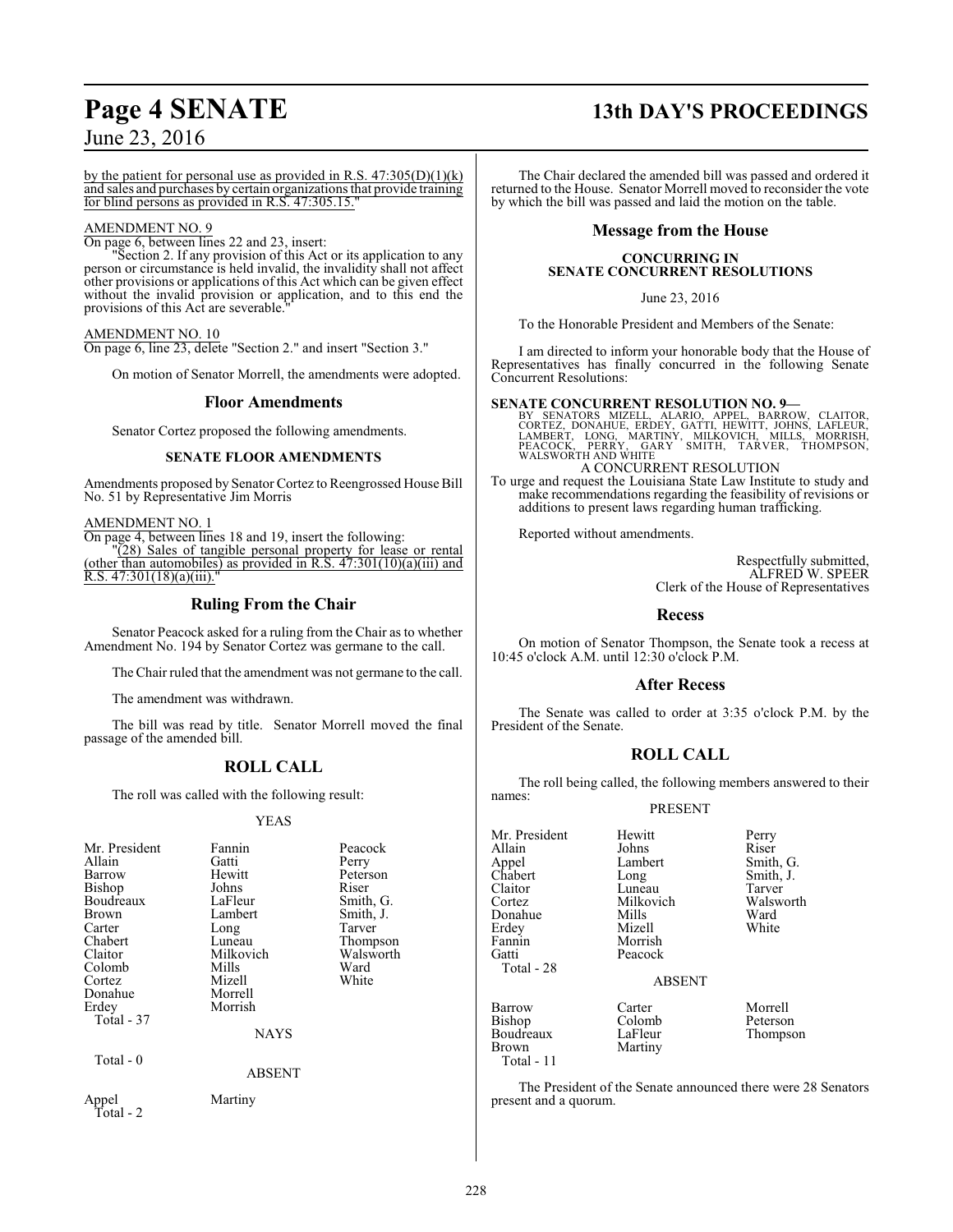# **13th DAY'S PROCEEDINGS Page 5 SENATE**

#### **Senate Business Resumed After Recess**

#### **Messages from the Governor**

The following messages from the Governor were received and read as follows:

#### **OFFICE OF THE GOVERNOR STATE OF LOUISIANA**

June 23, 2016

Representative Taylor F. Barras Louisiana House of Representatives Post Office Box 94062 Baton Rouge, Louisiana 70804

Senator John A. Alario Jr. Louisiana Senate Post Office Box 94183 Baton Rouge, Louisiana 70804

RE: 2016 Regular Session

Dear Speaker Barras and President Alario:

Please let this letter serve as formal notification that I have acted on all bills sent to me from the 2016 Regular Session. Other than the three bills that I have vetoed (HB 3, HB 308 and SB 403), all other bills sent to me have been signed and submitted to the Secretary of State.

> Sincerely, JOHN BEL EDWARDS Governor

#### **Message from the House**

#### **DISAGREEMENT TO HOUSE BILL**

June 23, 2016

To the Honorable President and Members of the Senate:

I am directed to inform your honorable body that the House of Representatives has refused to concur in the proposed Senate Amendment(s) to **House Bill No. 51** by Representative Jim Morris, and ask the President to appoint on the part ofthe Senate a committee to confer with a like committee from the House on the disagreement; and to inform your honorable body that the Speaker of the House of Representatives has appointed the following members as conferees on the part of the House:

Representatives Jim Morris, Abramson and Barras.

Respectfully submitted, ALFRED W. SPEER Clerk of the House of Representatives

#### **Appointment of Conference Committee on House Bill No. 51**

The President of the Senate appointed to the Conference Committee on **House Bill No. 51** the following members of the Senate:

> Senators Morrell, Martiny and Alario.

# June 23, 2016

#### **Rules Suspended**

Senator Long asked for and obtained a suspension of the rules to revert to the Morning Hour.

#### **Introduction of Senate Resolutions**

Senator Thompson asked for and obtained a suspension of the rules to read Senate Resolutions a first and second time.

#### **SENATE RESOLUTION NO. 29—**

BY SENATOR ALARIO A RESOLUTION

To commend and congratulate Archie Manning on being named the 2016 recipient of the National Football Foundation's Gold Medal.

On motion of Senator Thompson the resolution was read by title and adopted.

**SENATE RESOLUTION NO. 30—** BY SENATOR CLAITOR

A RESOLUTION

To urge and request the continued funding of reentry courts in Louisiana to reduce recidivism and improve outcomes for offenders reentering society.

On motion of Senator Claitor the resolution was read by title and adopted.

## **SENATE RESOLUTION NO. 31—** BY SENATOR CORTEZ

A RESOLUTION

To urge and request the Louisiana State Law Institute to study the implications of Act 743 of the 2012 Regular Session of the Legislature, and to submit a written report of its findings with any recommendations.

On motion of Senator Cortez the resolution was read by title and adopted.

#### **Recess**

On motion of Senator Long, the Senate took a recess at 3:45 o'clock P.M. until 4:00 o'clock P.M.

#### **After Recess**

The Senate was called to order at 5:05 o'clock P.M. by the President of the Senate.

#### **ROLL CALL**

The roll being called, the following members answered to their names:

#### PRESENT

Morrish

Mr. President Hewitt Peacock<br>Allain Johns Perry Allain Johns Perry Appel LaFleur<br>Barrow Lambert Boudreaux Long Smith,<br>
Chabert Luneau Tarver Chabert Luneau<br>Claitor Martiny Claitor Martiny Thompson Colomb Milkovich Walsworth Cortez Mills Ward Erdey Mizell White Fannin Morrell Total - 34

Lambert Smith, G.<br>
Long Smith, J.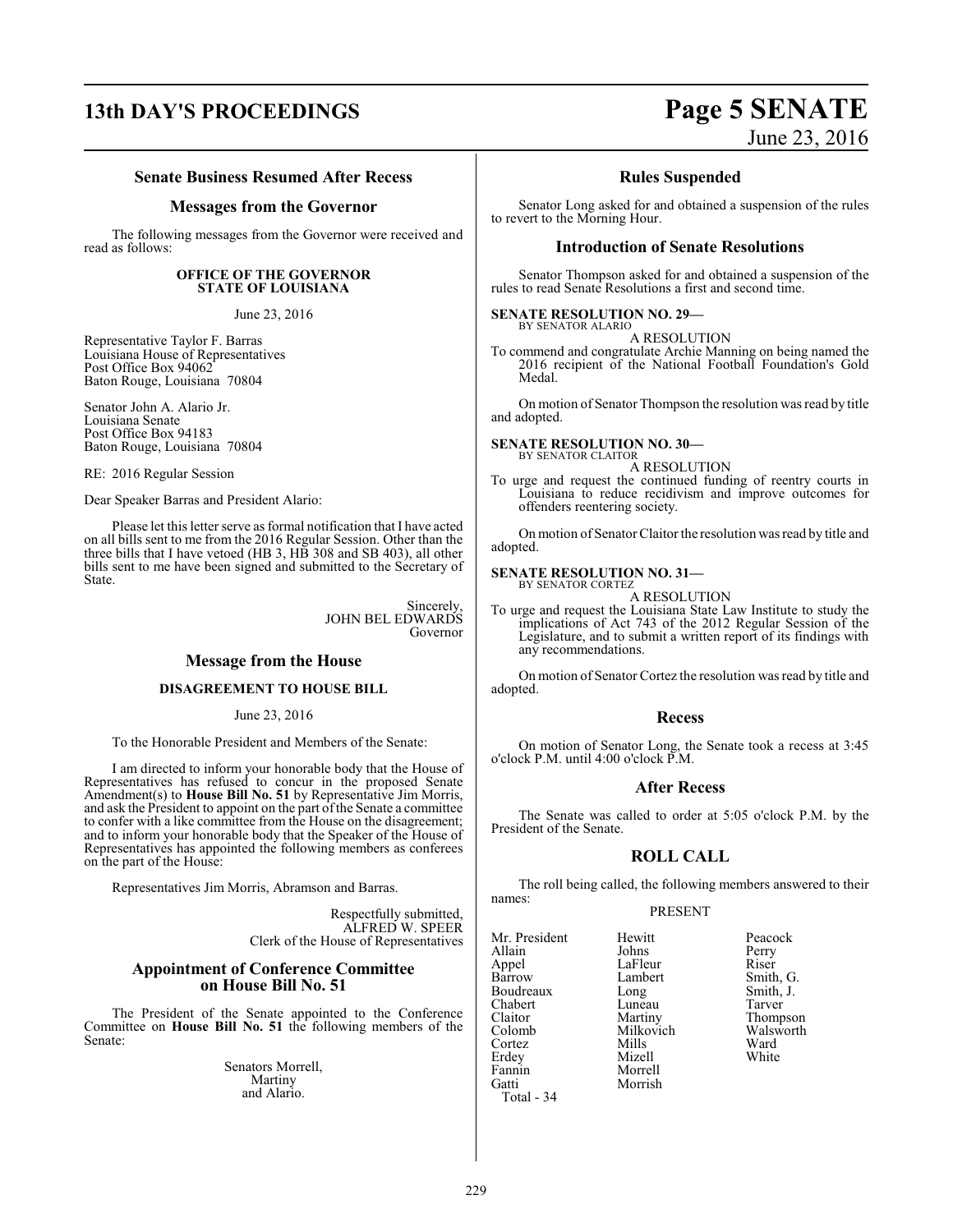## **Page 6 SENATE 13th DAY'S PROCEEDINGS**

June 23, 2016

#### ABSENT

Bishop Carter Peterson<br>Brown Donahue Total - 5

Donahue

The President of the Senate announced there were 34 Senators present and a quorum.

#### **Senate Business Resumed After Recess**

#### **Rules Suspended**

Senator Morrell asked for and obtained a suspension of the rules to pass over House Bills on Third Reading and Final Passage.

#### **House Bills and Joint Resolutions on Third Reading and Final Passage, Subject to Call**

#### **Called from the Calendar**

Senator Morrell asked that House Bill No. 53 be called from the Calendar.

#### **HOUSE BILL NO. 53—**

BY REPRESENTATIVE ABRAMSON AN ACT

To amend and reenact R.S. 39:467 and 468, relative to sales of certain services and tangible personal property at certain facilities owned by the state or a political subdivision; to impose a local public entertainment facility access charge; to provide for the collection and use of certain state and local revenues; to provide for exemptions from certain taxes and charges; to provide for effectiveness; and to provide for related matters.

#### **Floor Amendments**

Senator Morrell proposed the following amendments.

#### **SENATE FLOOR AMENDMENTS**

Amendments proposed by Senator Morrell to Reengrossed House Bill No. 53 by Representative Abramson

AMENDMENT NO. 1 On page 5, line 19, between "Feliciana" and "School" insert "Parish"

On motion of Senator Morrell, the amendments were adopted.

#### **Floor Amendments**

Senator Morrell proposed the following amendments.

#### **SENATE FLOOR AMENDMENTS**

Amendments proposed by Senator Morrell to Reengrossed House Bill No. 53 by Representative Abramson

AMENDMENT NO. 1 On page 1, line 3, after "at" delete the remainder of the line and insert "public and other facilities;"

AMENDMENT NO. 2 On page 1, on line 4, delete "to impose a local public entertainment facility access charge;'

#### AMENDMENT NO. 3

On page 1, on line 5, after "local" and before "revenues" insert "sales and use tax"

#### AMENDMENT NO. 4

On page 1, on line 6, after "taxes" delete "and charges;" and insert a semi-colon ";" and "to provide for applicability and effectiveness of exemptions;"

## AMENDMENT NO. 5

On page 1, line 12, delete "ACCESS CHARGE;"

#### AMENDMENT NO. 6

On page 1, at the end of line 15, delete "local"and at the beginning of line 16, delete "public entertainment facility access charge;"

#### AMENDMENT NO. 7

On page 1, line 19, after "event," and before "activity" insert "large scale bid-upon event,

#### AMENDMENT NO. 8

On page 1, after line 19, insert the following:

 $\sqrt{2}$ ) "Large scale bid-upon event" means the instance when a non-profit organization, located in a parish with a population of more than two hundred fifty thousand, whose mission is to bid upon, contract and manage large scale sporting and entertainment events on behalf of the state of Louisiana, has bid upon or been awarded an event which may have a bid requirement of a waiver of taxes or a waiver of all tax has been offered as an enhancement to significantly increase the probability of awarding the event to Louisiana.

#### AMENDMENT NO. 9

On page 2, line 1, delete "(2) Locally" and insert "(3) Locally or university"

AMENDMENT NO. 10 On page 2, line 8, change " $(3)$ " to " $(4)$ "

AMENDMENT NO. 11 On page 2, line 9, after "event at a" and before "owned" delete "locally" and insert "locally or university"

AMENDMENT NO. 12 On page 2, at the end of line 12, after "located" and before the period "." insert a comma "," and insert "or as provided in Subsection G of this Subsection"

AMENDMENT NO. 13 On page 2, at the beginning of line 13, delete "(4) "State-owned" and insert "(5) State owned"

AMENDMENT NO. 14 On page 2, line 16, after "meets" and before "of" delete "either" and insert "any"

AMENDMENT NO. 15 On page 2, between lines 19 and 20, insert the following: "(b) A domed facility which has a seating capacity of at least twelve thousand five hundred, or the publicly owned property on which the facility is located.

AMENDMENT NO. 16 On page 2, line 20, change "(b)" to "(c)"

AMENDMENT NO. 17 On page 2, line 23, change "(5)" to "(6)"

AMENDMENT NO. 18 On page 3, delete line 7 in its entirety, and insert the following: "B. State owned facility. (1) Sales occurring for or at an event at a state owned"

AMENDMENT NO. 19 On page 3, delete lines 9 through 16 and insert "by the state and political subdivisions as follows: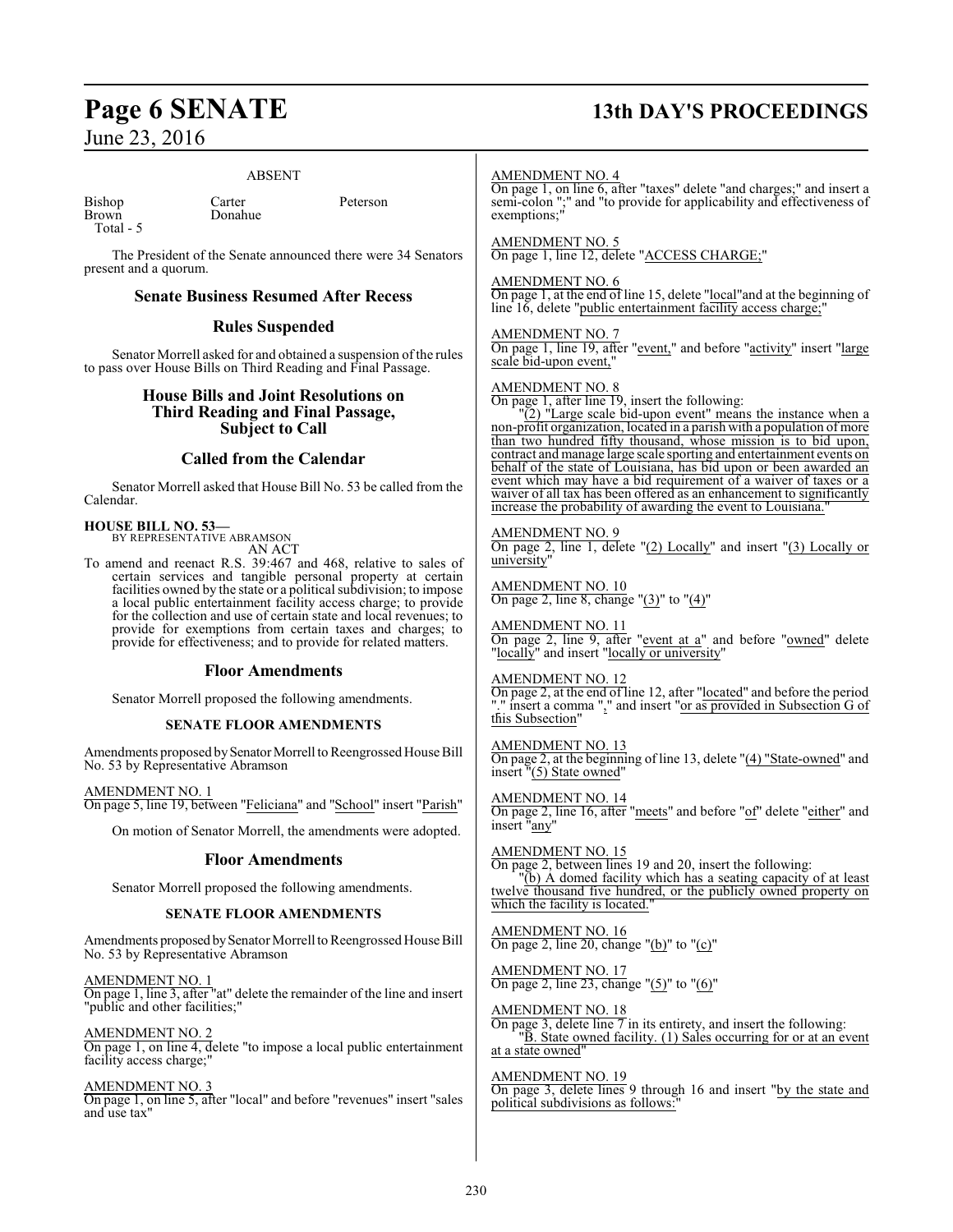## **13th DAY'S PROCEEDINGS Page 7 SENATE**

# June 23, 2016

#### AMENDMENT NO. 20

On page 3, at the end of line 17, after "events" insert the following: "or any other events allowed under an existing lease or extension thereof, including for such contests and events where sales tax obligations created on or after April 1, 2016 were absorbed and the outstanding tax has yet to be remitted,"

#### AMENDMENT NO. 21

On page 3, line 20, after "organization" and before the period "." insert "whose mission is to bid upon, contract, and manage large scale sporting and entertainment events on behalf ofthe State ofLouisiana"

#### AMENDMENT NO. 22

On page 3, line 22, after "of a" and before "baseball" delete "stateowned" and insert "state owned"

#### AMENDMENT NO. 23

On page 3, line 24, after "events" and before the period "." insert the following: "or any other events allowed under an existing lease or extension thereof

#### AMENDMENT NO. 24

On page 3, line 28, after "events," insert the following: "including for such contests and events where sales tax obligations created on or after April 1, 2016 were absorbed and the outstanding tax has yet to be remitted,"

#### AMENDMENT NO. 25

On page 4, line 1, after "non-athletic events" insert "and any sale, service, or other transaction, including the sale of parking, relating to such non-athletic events,

#### AMENDMENT NO. 26

On page 4, at the beginning of line 2, after "was" and before "under" insert "bid upon, awarded, or"

AMENDMENT NO. 27

On page 4, delete lines 3 through 11

#### AMENDMENT NO. 28

On page 4, at the beginning of line 12, change  $"(4)"$  to  $"(2)"$ 

#### AMENDMENT NO. 29

On page 4, at the end of line 16 and the beginning of line 17, delete "at the state-owned" and insert "for or at the state owned"

#### AMENDMENT NO. 30

On page 4, line 17, after "Subparagraph" delete "(A)(4)(a)" and insert  $"({\bf A})$ (5)(a)"

#### AMENDMENT NO. 31

On page 4, line 25, after "sales" and before "<u>domed</u>" delete "at the state-owned" and insert "for or at the state owned"

#### AMENDMENT NO. 32

On page 4, line 26, after "Subparagraph" delete "(A)(4)(a)" and insert "(A)(5)(a)"

#### AMENDMENT NO. 33

On page 5, delete lines 1 through 20 in their entirety, and insert the following:

"(3) Disposition of local tax proceeds from event sales at a state owned domed facility.

(a) If the local sales and use tax proceeds were derived from event sales at a facility located on the property of a public postsecondary educational institution located in the parish, all such tax proceeds shall be distributed to that institution. This provision shall not apply to the Baton Rouge River Center or the Cajundome and Convention Center.

(b) After satisfaction of the requirements of Subparagraph (a) of this Paragraph, of the total remaining local sales and use tax proceeds in a parish having a population in excess of three hundred twenty thousand and less than four hundred thousand persons as of the latest federal decennial census, which proceeds were derived from event

sales at a state owned domed facility subject to the provisions of this Section, an amount equal to twenty percent shall be distributed to the New Orleans Council on Aging. Monies to satisfy this dedication shall be derived proportionately from the sales and use tax distributions for the following purposes: fifty percent from the Orleans Parish School Board, and fifty percent from the Regional Transit Authority.

(c) After satisfaction of the requirements of Subparagraph (a) of this Paragraph, of the total remaining local sales and use tax proceeds derived from event sales at the Angola State Penitentiary Prison Rodeo, an amount equal to sixty-six percent shall be allocated to the West Feliciana Parish School Board, and an amount equal to thirtyfour percent shall be allocated to the West Feliciana Council on Aging."

#### AMENDMENT NO. 34

On page 6, delete lines 19 through 21 in their entirety and insert:

"C. Locally or university owned domed facility. For purposes of state sales and use taxes, the following exemptions shall apply to sales occurring at an event at a locally or university owned domed facility:

#### AMENDMENT NO. 35

On page 7, at the beginning of line 6, after "was" and before "under" insert "bid upon, awarded, or"

#### AMENDMENT NO. 36

On page 7, delete lines 28 and 29 and on page 8, delete lines 1 and 2 and insert:

"G. Notwithstanding any provision of law to the contrary, for purposes of state and local sales and use taxes, the exemptions provided in Subsection B of this Section shall apply to sales for or at a regularly scheduled major annual sporting event when the income taxes attributable to the nonresident professional athletes participating in the event are dedicated to the Sports Facility Assistance Fund in accordance with the provisions of R.S. 39:100.1.

H. Notwithstanding any provision of law to the contrary, including any contrary provisions of R.S. 47:302(V) and (W) as enacted by Act No. 25 of the 2016 First Extraordinary Session of the Legislature, R.S. 47:321(L) and (M), R.S. 47:321.1(F), or R.S. 47:331(S) and (T), and except as otherwise specifically provided for in Subparagraphs (B)(1)(a), (d) and (f) and Paragraph (C)(6) of this Section, the exemptions from state sales and use taxes authorized in this Section shall be applicable and effective on and after April 1, 2016."

#### AMENDMENT NO. 37

On page 8, delete lines 3 through 29 in their entirety, delete page 9 in its entirety and delete lines 1 and 2 on page 10, and insert the following:

§468. Tax exemption, publicly-owned facility Sales of services and tangible personal property at certain public faclities; sales and use tax; exemptions

Any event, activity, or enterprise, or the right of admission thereto, conducted in any publicly-owned A. The provisions of this Section shall apply to any public facility that is not subject to the provisions of R.S. 39:467. Sales occurring at an event conducted at a facility owned and operated by or for the state, or any of its agencies, boards, or commissions, or by any political subdivision, or any sale, service, or other transaction occurring in such facility or on the publicly-owned or on the publicly owned property on which the facility is located, including without limitation the sale of admission tickets to events, activities, or enterprises, wherever sold; parking; and tours of the facility hereinafter referred to collectively as "facility", shall be exempt from all present and future sales and use and amusement taxes levied by the state including but not limited to the sales, use, amusement, or any other tax; provided however, that such exemption shall not apply unless the local taxing authority first exempts from any tax levied by that authority such events, activities enterprises, sales, services, or other transaction occurring within all publicly-owned facilities within the jurisdiction of said local taxing authority. However, this exemption shall not extend to any sale of goods or other tangible personal property at a trade show or other event at which the sale of such goods or property is the primary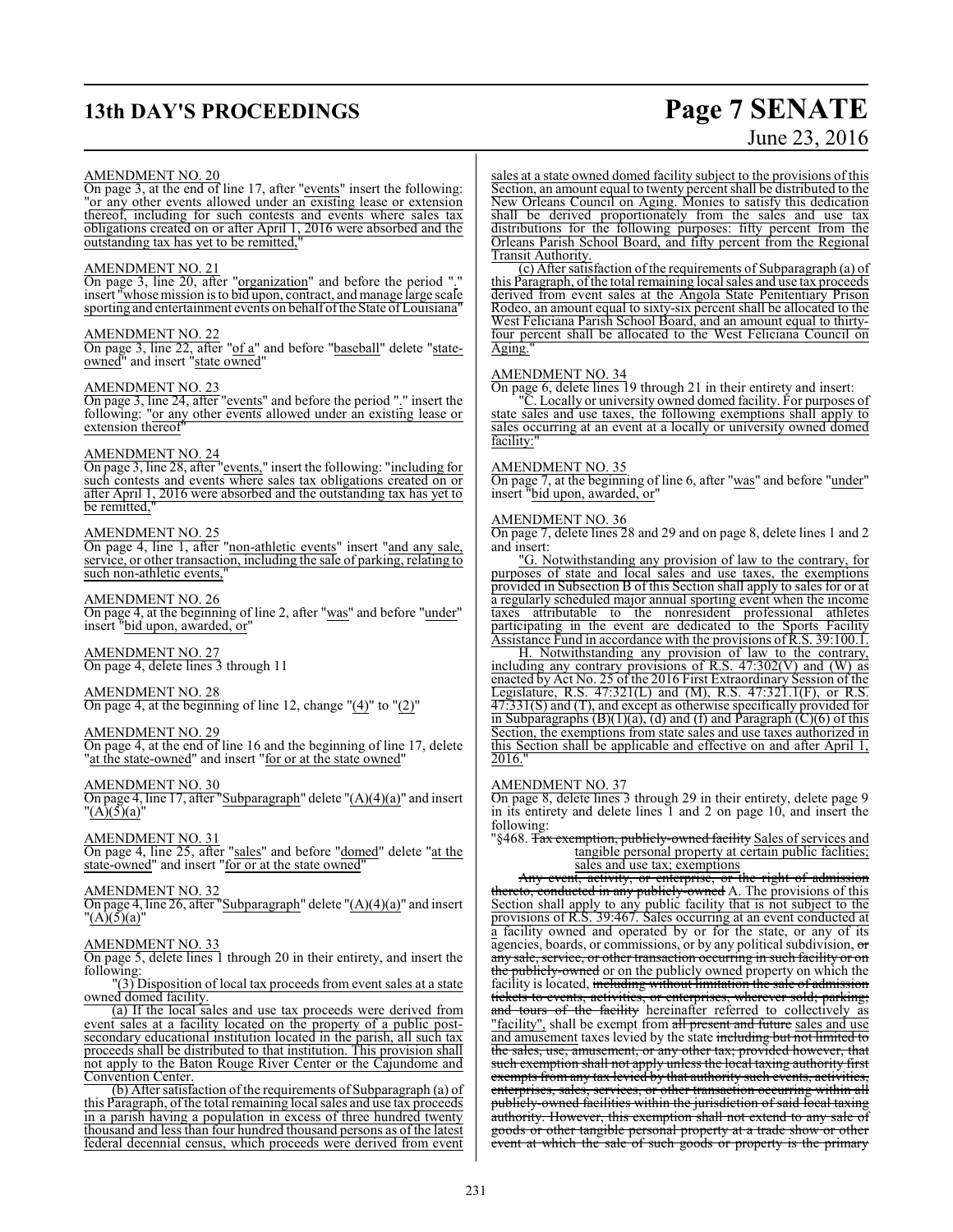## **Page 8 SENATE 13th DAY'S PROCEEDINGS**

June 23, 2016

urpose of the show or event. and political subdivisions as provided for in Subsections B and C of this Section.

B. The exemptions from the state sales and use tax for event sales at a facility shall be the same as those in effect for purposes of local sales and use taxes.

C. Local sales and use tax exemptions.

(1) A local taxing authority may adopt exemptions from any tax levied by that authority for any and all sales at or for an event or events occurring at a facility within the jurisdiction of the local taxing authority

 $(2)$  As an alternative to the provisions of Paragraph  $(1)$  of this Subsection, a local taxing authority may adopt any and all of the following exemptions:

(a) Admission tickets to athletic events sold in either of the following:

(i) The primary ticket market.

(ii) Secondary market ticket sales by a nonprofit host organization.

(b) Any sale, service, or other transaction occurring in such facility in connection with officially sanctioned events affiliated with athletic contests held at a facility subject to the provisions of R.S.39:467.

(c) Sales of goods from a team merchandise store at the facility. (d) Fifty percent of the cost price of admission tickets to events, activities, or enterprises other than tickets to athletic events, wherever sold.

(e) Tours of the facility.

(f) The full price of admission on tickets for non-athletic events if the event was bid upon, awarded, or under contract on or before September 1, 2016.

(g) Parking pursuant to events allowed under an existing lease or extension thereof.

D. The exemptions provided in this Section shall apply to any event, activity, or enterprise held in conjunction with athletic events or any large scale bid-upon event or other event allowed under an existing lease or an extension thereof, inclusive of activities within and adjacent to the facility to which the exemptions apply.

E. Disposition of local tax proceeds.

(1) If the local sales and use tax proceeds were derived from event sales at a facility located on the property of a public postsecondary educational institution located in the parish, all such tax proceeds shall be distributed to that institution.

 $(2)$  After satisfaction of the requirements of Paragraph  $(1)$  of this Subsection, of the total remaining local sales and use tax proceeds in a parish having a population in excess of three hundred twenty thousand and less than four hundred thousand persons as of the latest federal decennial census which proceeds were derived from event sales at a facility subject to the provisions of this Section, an amount equal to twenty percent shall be distributed to the New Orleans Council on Aging. Monies to satisfy this dedication shall be derived proportionately from the sales and use tax distributions for the following purposes: fifty percent from the Orleans Parish School Board, and fifty percent from the Regional Transit Authority.

(3) After satisfaction of the requirements of Paragraph  $(1)$  of this Subsection, of the total remaining local sales and use tax proceeds derived from event sales at the Angola State Penitentiary Prison Rodeo, an amount equal to sixty-six percent shall be allocated to the West Feliciana Parish School Board, and an amount equal to thirtyfour percent shall be allocated to the West Feliciana Council on Aging.

F. The provisions of this Section shall not be interpreted as either imposing or rendering the following activities subject to the imposition of any state or local tax:

(1) Sales of admission tickets and parking for intercollegiate athletic events sponsored or promoted by a Louisiana-based college or university, including any conferences, leagues, and associations in which they participate, and a nonprofit corporation affiliated with such a college or university.

(2) Sales of admission tickets and parking for high school athletic events sponsored or promoted by a Louisiana high school, including any conferences, leagues, and associations in which they participate.

(3) Sales of admission tickets and parking for youth sports events sponsored or promoted by a Louisiana-based youth sports league or association.

G. Notwithstanding any provision of law to the contrary, including any contrary provisions of R.S.  $47:302(V)$  and  $(W)$  as enacted by Act No. 25 of the 2016 First Extraordinary Session of the Legislature, R.S. 47:321(L) and (M), R.S. 47:321.1(F), or R.S. 47:331(S) and (T), and except as otherwise specifically provided for in Paragraph  $(C)(2)(f)$  of this Section, the exemptions from state sales and use taxes authorized in this Section shall be applicable and effective on and after April 1, 2016.

#### AMENDMENT NO. 38

On page 10, line 3, change "E." to "H."

AMENDMENT NO. 39 On page 10, delete lines 15 through 18

#### AMENDMENT NO. 40

On page 10, between lines 20 and 21, insert the following:

"Section 3. Notwithstanding the provisions of R.S. 24:175, if any provision of this Act or the application thereof is held invalid, every other provision or application of this Act shall not be effective regardless of whether it could have been given effect without the invalid provisions or applications. To this end, the provisions of this Act or the application thereof are hereby declared unseverable.

Section 4. If any provision of this Act or the application thereof is held to be unconstitutional there shall be no allocation of the avails of the sales and use tax provided by those provisions of this Act."

#### AMENDMENT NO. 41

On page 10, line 21, change "Section 3." to "Section 5."

On motion of Senator Morrell, the amendments were adopted.

The bill was read by title. Senator Morrell moved the final passage of the amended bill.

#### **ROLL CALL**

The roll was called with the following result:

#### YEAS

| Mr. President<br>Allain<br>Appel<br>Barrow<br>Boudreaux<br>Chabert<br>Claitor<br>Colomb<br>Cortez<br>Donahue<br>Erdey<br>Fannin<br>Total $-36$<br>Total - 0 | Gatti<br>Hewitt<br>Johns<br>LaFleur<br>Lambert<br>Long<br>Luneau<br>Martiny<br>Milkovich<br>Mills<br>Mizell<br>Morrell<br><b>NAYS</b> | Morrish<br>Peacock<br>Perry<br>Peterson<br>Riser<br>Smith, G.<br>Smith, J.<br>Tarver<br>Thompson<br>Walsworth<br>Ward<br>White |
|-------------------------------------------------------------------------------------------------------------------------------------------------------------|---------------------------------------------------------------------------------------------------------------------------------------|--------------------------------------------------------------------------------------------------------------------------------|
|                                                                                                                                                             | <b>ABSENT</b>                                                                                                                         |                                                                                                                                |
| Bishop<br>$Total - 3$                                                                                                                                       | Brown                                                                                                                                 | Carter                                                                                                                         |

The Chair declared the amended bill was passed and ordered it returned to the House. Senator Morrell moved to reconsider the vote by which the bill was passed and laid the motion on the table.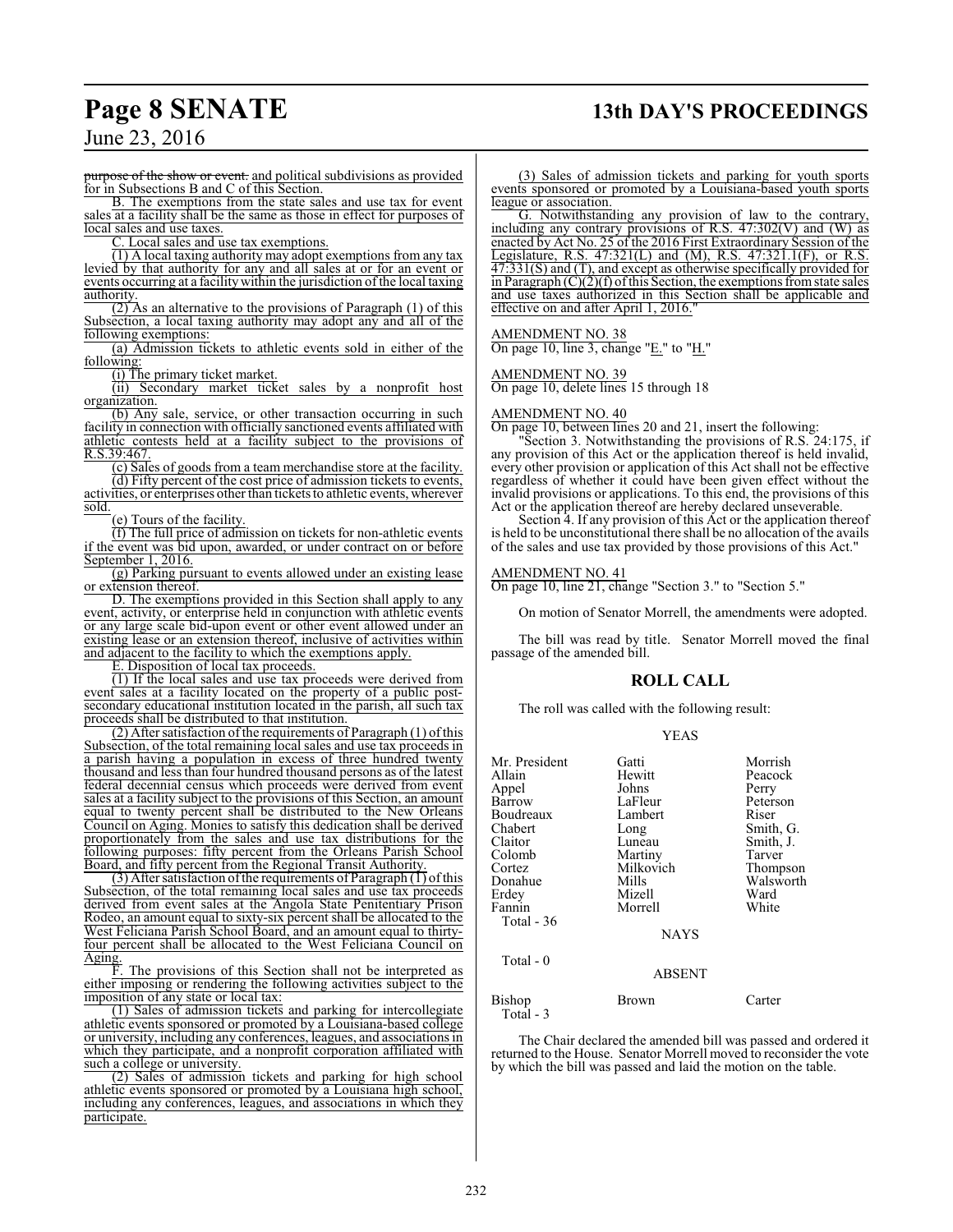## **13th DAY'S PROCEEDINGS Page 9 SENATE**

# June 23, 2016

#### **Conference Committee Reports**

The following reports were received and read:

#### **SENATE BILL NO. 10—** BY SENATOR WARD

AN ACT

To amend and reenact R.S. 47:2327 and 6006(C)(3) and to enact R.S.  $47:6006(C)(2)(b)(vi)$ , relative to the ad valorem tax on inventories and related income tax credits; to provide with regard to the confidentiality of tax records; to provide with regard to the definitions of inventory and manufacturer for the purpose of tax credits for local inventory taxes paid; to provide for certain limitations; to provide for effectiveness; and to provide for related matters.

#### **CONFERENCE COMMITTEE REPORT**

#### June 23, 2016

To the Honorable President and Members of the Senate and to the Honorable Speaker and Members of the House of Representatives.

Ladies and Gentlemen:

We, the conferees appointed to confer over the disagreement between the two houses concerning Senate Bill No. 10 by Senator Ward recommend the following concerning the Engrossed bill:

- 1. That House Committee Amendment Nos. 2 and 5, proposed by the House Committee on Ways and Means and adopted by the House of Representatives on June 20, 2016, be adopted.
- 2. That House Committee Amendment Nos. 1, 3, 4, 6, 7, 8, and 9, proposed by the House Committee on Ways and Means and adopted by the House of Representatives on June 20, 2016, be rejected.
- 3. That the following amendments to the engrossed bill be adopted:

#### AMENDMENT NO. 1

On page 1, line 2, after "enact" delete the remainder of the line and insert "R.S. 47:6006(B)(3),"

#### AMENDMENT NO. 2

On page 2, line 4, after "Section 2." delete the remainder of the line and delete line 5 in its entirety and insert the following: "R.S.  $47:6006(C)(3)$  is hereby amended and reenacted and R.S.  $47:6006(B)(3)$  is hereby enacted to read as follows:"

#### AMENDMENT NO. 3

On page 2, between lines  $\begin{array}{c} 7 \text{ and } 8 \text{, insert the following:} \\ \text{I} \rightarrow \text{I} \end{array}$  $"B.$  \* \* \*

**(3) Notwithstanding any provision in this Section to the contrary, for a manufacturer, as defined in Subparagraph (b) of Paragraph (3) of Subsection C of this Section, and for all related parties, affiliates, subsidiaries, parent companies, or owners of such manufacturer for the inventory held that is related to the business of such manufacturer, if the amount of the credit authorized pursuant to Subsection A of this Section exceeds the amount of tax liability for the tax year, the excess credit may only be carried forward as a credit against subsequent Louisiana income or corporation franchise tax liability for a period not to exceed five years and shall not be refundable. The secretary shall promulgate rules to ensure that taxpayers affiliated with or related to any other entity through common ownership by the same interests or as a parent or subsidiary shall be considered one taxpayer for the purpose of the limitations on refundability provided for in this Paragraph. This rulemaking authority shall be in addition to the rulemaking authority provided for elsewhere in this Title.**"

#### AMENDMENT NO. 4

On page 2, line 22, after "**(b)**" and before "**who**" delete "**"Manufacturer" shall not mean a person**" and insert "**A person who meets the definition of "manufacturer" as provided in Subparagraph (a) of this Paragraph and**"

#### AMENDMENT NO. 5

On page 2, at the end of line 24, delete the comma "**,**" insert a period "**.**" and delete lines 25 through 28 in their entirety.

#### AMENDMENT NO. 6

On page 3, delete lines 1 through 12 in their entirety and at the beginning of line 1, insert:

"Section 3.(A) The provisions of Section 2 of this Act shall apply to all claims for these credits, as provided for in this Act, on any return filed on or after July 1, 2016, regardless of the date of the taxable year to which the return relates.

(B) The provisions of Section 2 of this Act shall not apply to an amended return filed on or after July 1, 2016, provided that these credits, as provided for in this Act, were properly claimed on an original return filed prior to July 1, 2016.

Section 4. This Act shall become effective upon signature by the governor or, if not signed by the governor, upon expiration of the time for bills to become law without signature by the governor, as provided by Article III, Section 18 of the Constitution of Louisiana. If vetoed by the governor and subsequently approved by the legislature, this Act shall become effective on the day following such approval.

Respectfully submitted,

| Senators:            | Representatives:     |
|----------------------|----------------------|
| Rick Ward III        | Taylor F. Barras     |
| John A. Alario Jr.   | Neil C. Abramson     |
| Jean-Paul J. Morrell | <b>Stuart Bishop</b> |

Senator Ward moved that the Conference Committee Report be adopted.

#### **ROLL CALL**

The roll was called with the following result:

|--|

| Mr. President<br>Allain | Gatti<br>Hewitt | Morrell<br>Morrish |
|-------------------------|-----------------|--------------------|
| Barrow                  | Johns           | Peacock            |
| Boudreaux               | LaFleur         | Perry              |
| Brown                   | Lambert         | Peterson           |
| Carter                  | Long            | Smith, G.          |
| Chabert                 | Luneau          | Smith, J.          |
| Colomb                  | Martiny         | Tarver             |
| Cortez                  | Milkovich       | Thompson           |
| Erdey                   | Mills           | Ward               |
| Fannin                  | Mizell          | White              |
| Total - 33              |                 |                    |
|                         | <b>NAYS</b>     |                    |
|                         | Donahue         | Walsworth          |
| Appel<br>Claitor        | Riser           |                    |
| Total - 5               |                 |                    |
|                         |                 |                    |

ABSENT

Bishop

Total - 1

The Chair declared the Conference Committee Report was adopted.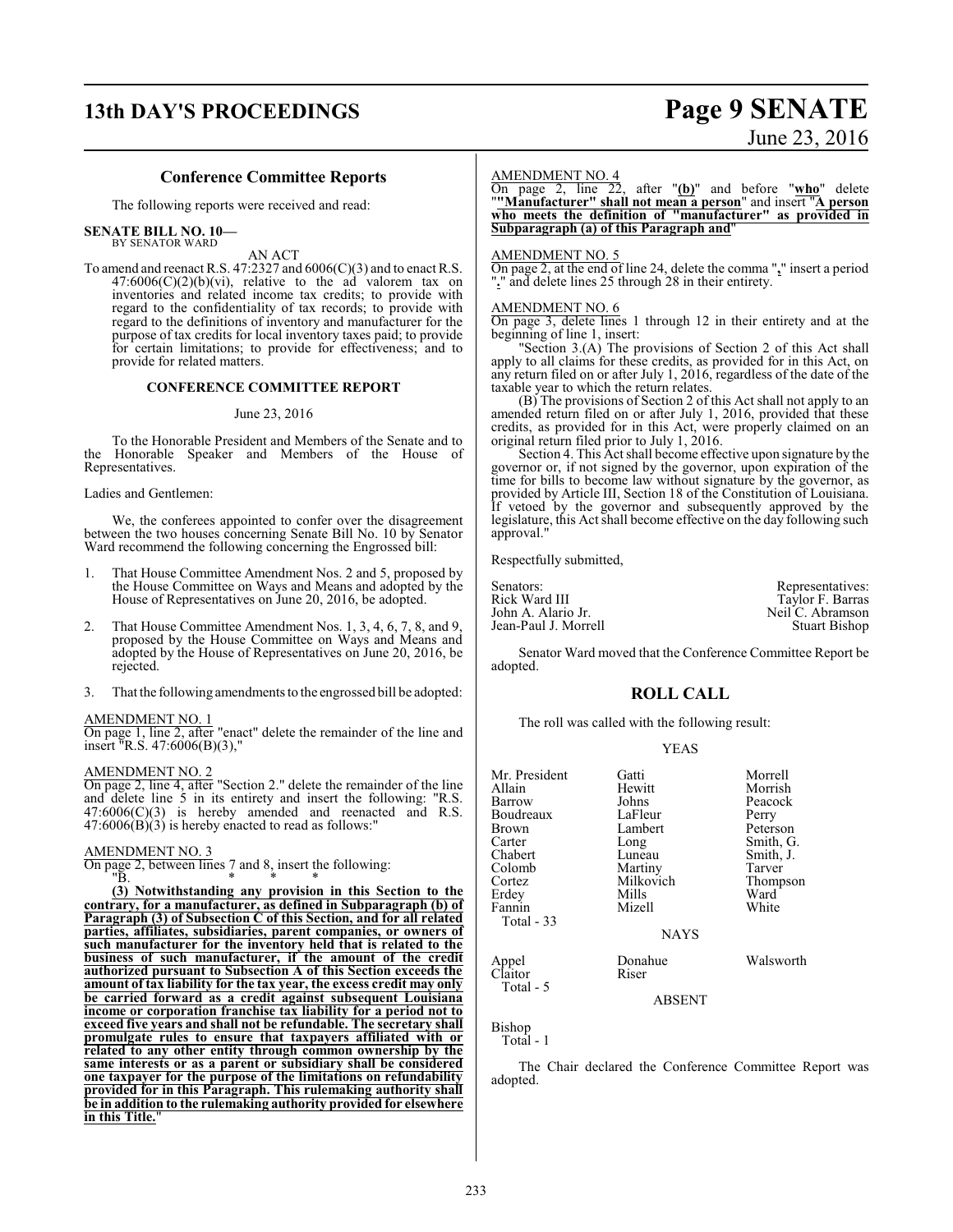## **Page 10 SENATE 13th DAY'S PROCEEDINGS**

June 23, 2016

### **Message from the House**

#### **ADOPTION OF CONFERENCE COMMITTEE REPORT**

#### June 23, 2016

To the Honorable President and Members of the Senate:

I am directed to inform your honorable body that the House of Representatives has adopted the Report ofthe Conference Committee on the disagreement to **Senate Bill No. 10**.

> Respectfully submitted, ALFRED W. SPEER Clerk of the House of Representatives

#### **Message from the House**

#### **ADOPTION OF CONFERENCE COMMITTEE REPORT**

June 23, 2016

To the Honorable President and Members of the Senate:

I am directed to inform your honorable body that the House of Representatives has adopted the Report of the Conference Committee on the disagreement to **House Bill No. 51**.

> Respectfully submitted, ALFRED W. SPEER Clerk of the House of Representatives

#### **Message from the House**

#### **ADOPTION OF CONFERENCE COMMITTEE REPORT**

#### June 23, 2016

To the Honorable President and Members of the Senate:

I am directed to inform your honorable body that the House of Representatives has adopted the Report of the Conference Committee on the disagreement to **Senate Bill No. 6**.

> Respectfully submitted, ALFRED W. SPEER Clerk of the House of Representatives

#### **Conference Committee Reports**

The following reports were received and read:

#### **SENATE BILL NO. 6—** BY SENATOR MORRELL

AN ACT

To amend and reenact R.S. 47:6006(B), relative to refundable tax credits; to limit the refundability of the tax credit for ad valorem taxes paid on certain inventory; to provide for applicability; to provide for an effective date; and to provide for related matters.

#### **CONFERENCE COMMITTEE REPORT**

#### June 23, 2016

To the Honorable President and Members of the Senate and to the Honorable Speaker and Members of the House of Representatives.

Ladies and Gentlemen:

We, the conferees appointed to confer over the disagreement between the two houses concerning Senate Bill No. 6 by Senator Morrell recommend the following concerning the Reengrossed bill:

- That House Floor Amendment No. 1 proposed by Representative Stokes and adopted by the House on June 20, 2016 be adopted.
- 2. That House Floor Amendment No. 2 proposed by Representative Stokes and adopted by the House on June 20, 2016 be rejected.
- 3. That the following amendments to the reengrossed bill be adopted:

AMENDMENT NO. 1 On page 1, line 9, after "B." insert "**(1)**"

AMENDMENT NO. 2 On page 2, line 2, delete "(1)" and insert "**(a)**"

AMENDMENT NO. 3 On page 2, line 6, delete "(2)" and insert "**(b)**"

AMENDMENT NO. 4 On page 2, line 10, delete "credit may" and insert "**excess** credit may **shall**"

AMENDMENT NO. 5 On page 2, line 13, delete "**(3)**" and insert "**(c)**"

AMENDMENT NO. 6 On page 2, line 15, delete "**one hundred**" and insert "**seventy-five**"

AMENDMENT NO. 7 On page 2, delete lines 16 and 17, and insert: "**one million dollars of excess credit, and the remaining amount**"

#### AMENDMENT NO. 8

On page 2, between lines 19 and 20, insert:

"**(2) Each taxpayer allowed a credit under this Section shall claim the credit on its separately filed income or corporate franchise tax return, however for purposes of the application of the limitations on refundability of excess credit provided for in Subparagraphs (1)(a) through(c) of this Subsection, all taxpayers included in one consolidated federal income tax return filed under the Internal Revenue Code shall be treated as a single taxpayer. The secretary shall promulgate rules to ensure that taxpayers affiliated with or related to any other entity through common ownership by the same interests or as parent or subsidiary shall be considered one taxpayer for the purpose of the limitations on refunds provided for in Subparagraphs (1)(a) through (c) of this Subsection.**

**(3)(a) Subparagraphs (1)(a) and (b) of this Subsection shall not apply to any new business entity formed or registered to do business in this state after April 15, 2016.** 

**(b) New business entities formed or first registered to do business in this state after April 15, 2016 whose ad valorem taxes paid to all political subdivisions in the taxable year was less than ten thousand dollars shall be refunded all of the excess credit.**

**(c) New business entities formed or first registered to do business in this state after April 15, 2016 whose ad valorem taxes paid to all political subdivisions in the taxable year was ten thousand dollars or more, but no more than one million dollars shall be refunded seventy-five percent of the excess credit, and the remaining twenty-five percent of the credit shall be carried forward as a credit against subsequent tax liability for a period not to exceed five years.**"

#### AMENDMENT NO. 9

On page 2, delete lines 21 through 23, and insert:

Section 2.(A) The provisions of Section 1 of this Act shall apply to all claims for these credits, as provided for in this Act, on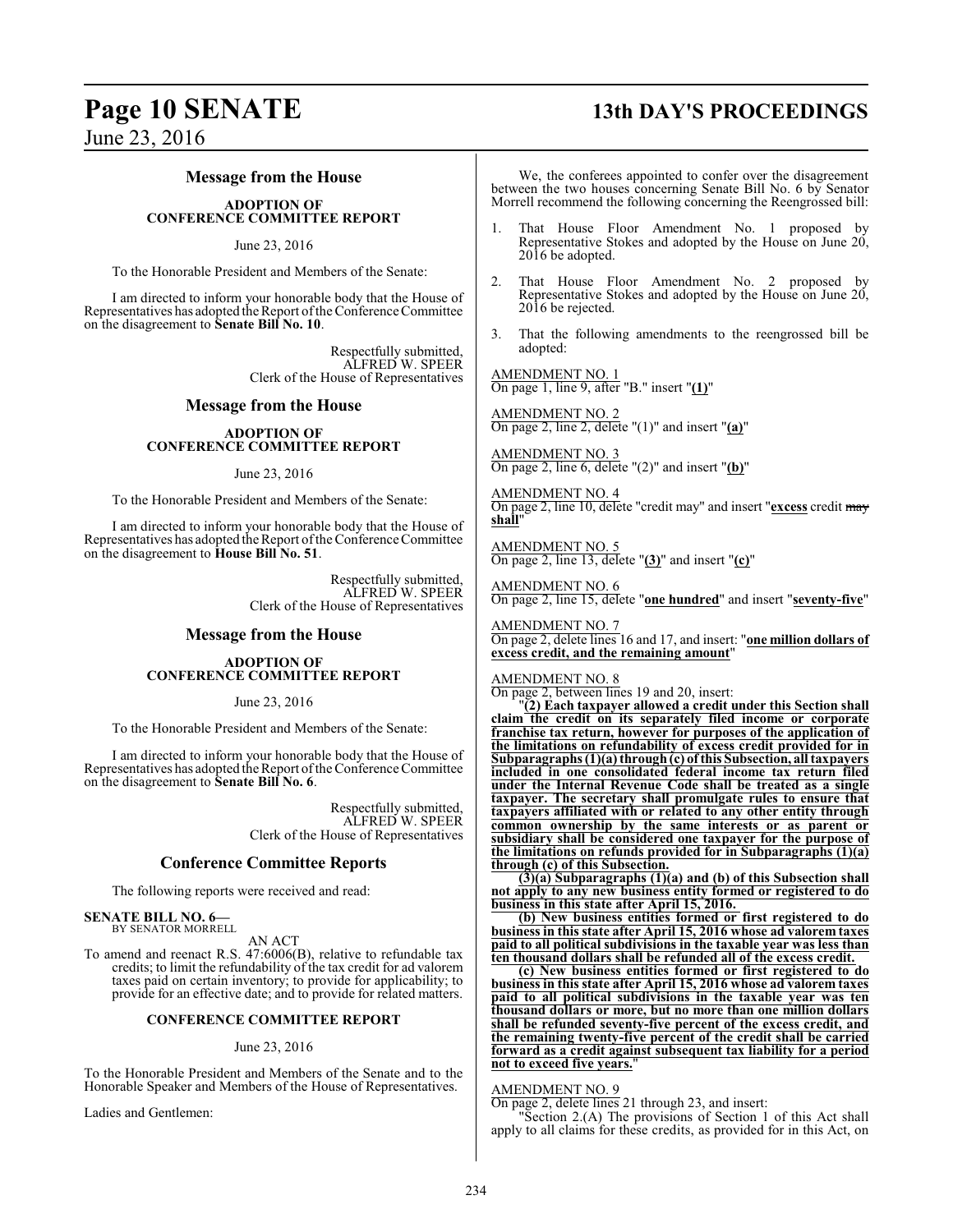# **13th DAY'S PROCEEDINGS Page 11 SENATE**

# June 23, 2016

any return filed on or after July 1, 2016, regardless of the taxable year to which the return relates.

(B) The provisions of Section 1 of this Act shall not apply to an amended return filed on or after July 1, 2016, provided that these credits, as provided for in this Act, were properly claimed on an original return filed prior to July 1, 2016."

Respectfully submitted,

Senators: Representatives: Representatives: John A. Alario Jr. (2008) 2014 12:30 and 2012 12:30 and 2013 12:30 John A. Alario Jr. Taylor F. Barras<br>Jean-Paul J. Morrell Neil C. Abramson Jean-Paul J. Morrell Neil C. Abramson<br>
Daniel "Danny" Martiny Sulie Stokes Daniel "Danny" Martiny

Senator Morrell moved that the Conference Committee Report be adopted.

## **ROLL CALL**

The roll was called with the following result:

#### YEAS

| Mr. President | Erdey       | Morrell   |
|---------------|-------------|-----------|
| Allain        | Gatti       | Morrish   |
| Barrow        | Johns       | Perry     |
| Bishop        | LaFleur     | Peterson  |
| Boudreaux     | Lambert     | Smith, G. |
| Brown         | Long        | Smith, J. |
| Carter        | Luneau      | Tarver    |
| Chabert       | Martiny     | Thompson  |
| Colomb        | Milkovich   | Ward      |
| Cortez        | Mills       | White     |
| Total - 30    |             |           |
|               | <b>NAYS</b> |           |
| Appel         | Fannin      | Peacock   |
| Claitor       | Hewitt      | Riser     |
| Donahue       | Mizell      | Walsworth |
| $Total - 9$   |             |           |

ABSENT

Total - 0

The Chair declared the Conference Committee Report was adopted.

#### **Conference Committee Reports**

The following reports were received and read:

#### **HOUSE BILL NO. 51**

BY REPRESENTATIVES JIM MORRIS, ABRAMSON, AMEDEE, BAGLEY,<br>BAGNERIS, BERTHELOT, BILLIOT, BISHOP, BOUIE, BROADWATER,<br>CHAD BROWN, TERRY BROWN, CARMODY, ROBBY CARTER, STEVE<br>CARTER, CHANEY, CONNICK, COUSSAN, COX, DAVIS, DEVILLER MAGEE, MARCELLE, MIGUEZ, JAY MORRIS, POPE, PYLANT,<br>REYNOLDS, RICHARD, SCHEXNAYDER, SEABAUGH, STOKES,<br>THIBAUT, WHITE, WILLMOTT, AND ZERINGUE AND SENATORS<br>LAMBERTANDPEACOCK

#### AN ACT

To amend and reenact R.S. 47:302(X)(introductory paragraph) and to enact R.S.  $47:302(AA)$  and  $321.1(F)(66)$ , relative to state sales and use taxes; to provide with respect to the effectiveness of exemptions and exclusions for sales of certain tangible personal property and services; to provide for effectiveness; and to provide for related matters.

#### **CONFERENCE COMMITTEE REPORT**

June 23, 2016

To the Honorable Speaker and Members of the House of Representatives and the Honorable President and Members of the Senate.

Ladies and Gentlemen:

We, the conferees appointed to confer over the disagreement between the two houses concerning House Bill No. 51 by Representative Jim Morris recommend the following concerning the Reengrossed bill:

- 1. That the set of Senate Committee Amendment by the Senate Committee on Revenue and Fiscal Affairs (#145) be rejected.
- 2. That the set of Senate Legislative Bureau Floor Amendments by Senator Morrell (#166) be rejected.
- 3. That the set of Senate Floor Amendments by Senator Morrell (#242) be rejected.
- 4. That the following amendments to the Reengrossed Bill be adopted:

#### AMENDMENT NO. 1

On page 1, line 2, after "reenact" delete the remainder of the line and delete line  $3$  in its entirety and insert "R.S.  $47:302(X)$ (introductory paragraph) and to enact R.S."

#### AMENDMENT NO. 2

On page 1, delete lines 9 and 10 in their entirety and insert the following:

"Section 1. R.S. 47:302(X)(introductory paragraph) is hereby amended and reenacted and"

#### AMENDMENT NO. 3

On page 2, at the beginning of line 3, delete "V." and insert "X."

#### AMENDMENT NO. 4

On page 3, delete lines 13 through 15 in their entirety and insert the following:

 $\Gamma(13)$  Sales, as provided in R.S. 47:301(14)(b)(i), but only of admissions to athletic and entertainment events held for or by an elementary or secondary school and membership fees or dues of nonprofit, civic associations."

#### AMENDMENT NO. 5

On page 3, delete lines 20 through 22 in their entirety and insert the following:

"(16) Sales or use of orthotic devices, prosthetic devices, hearing aids, eyeglasses, contact lenses, and wheelchairs prescribed by physicians, optometrists, or licensed chiropractors used exclusively by the patient for personal use as provided in R.S.  $47:305(D)(1)(k)$ ."

#### AMENDMENT NO. 6

On page 4, between lines 18 and 19, insert the following:

"(28) Sales and purchases by certain organizations that provide training for blind persons as provided in R.S. 47:305.15."

#### AMENDMENT NO. 7

On page 5, delete lines 20 through 25 in their entirety and insert the following:

"(g) Sales, as provided in R.S.  $47:301(14)(b)(i)$ , but only of admissions to athletic and entertainment events held for or by an elementary or secondary school and membership fees or dues of nonprofit, civic associations.

(h) Sales or use of orthotic devices, prosthetic devices, hearing aids, eyeglasses, contact lenses, and wheelchairs prescribed by physicians, optometrists, or licensed chiropractors used exclusively by the patient for personal use as provided in R.S.  $47:305(D)(1)(k)$ ."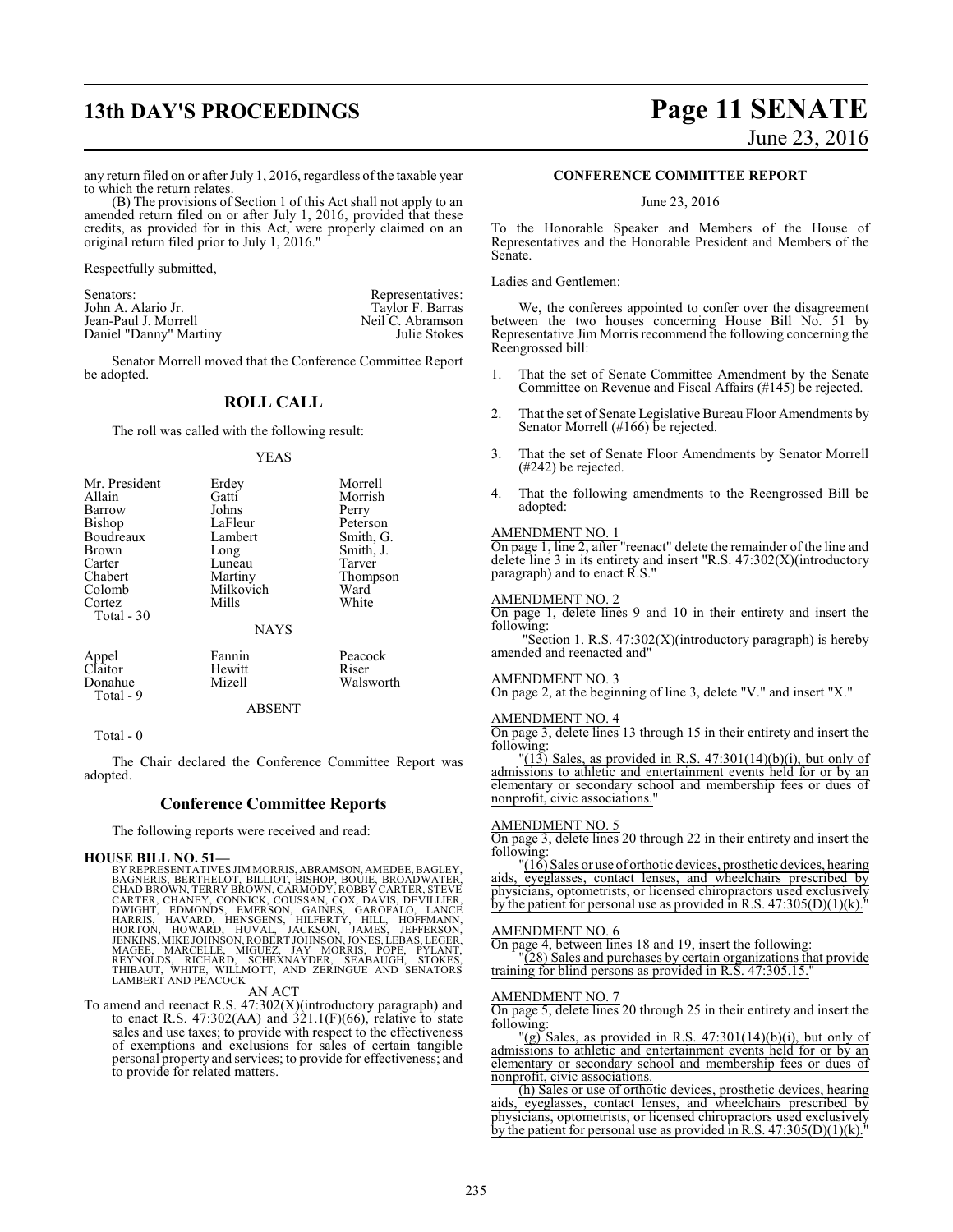AMENDMENT NO. 8

On page 6, delete line 22 in its entirety and insert the following: "(t) Sales and purchases by certain organizations that provide training for blind persons as provided in R.S. 47:305.15. \* \* \*

Section 2. If any provision of this Act or its application to any person or circumstance is held invalid, the invalidity shall not affect other provisions or applications of this Act that can be given effect without the invalid provision or application, and to this end the provisions of this Act are severable."

#### AMENDMENT NO. 9

On page 6, at the beginning of line 23, delete "Section 2." and insert "Section 3."

Respectfully submitted,

| Representatives: | Senators:              |
|------------------|------------------------|
| James Morris     | Jean-Paul J. Morrell   |
| Neil C. Abramson | John A. Alario Jr.     |
| Taylor F. Barras | Daniel "Danny" Martiny |

Senator Morrell moved that the Conference Committee Report be adopted.

## **ROLL CALL**

The roll was called with the following result:

#### YEAS

| Mr. President | Erdey     | Morrell   |
|---------------|-----------|-----------|
| Allain        | Fannin    | Morrish   |
| Appel         | Gatti     | Peacock   |
| Barrow        | Hewitt    | Perry     |
| Bishop        | Johns     | Peterson  |
| Boudreaux     | LaFleur   | Riser     |
| Brown         | Lambert   | Smith, G. |
| Carter        | Long      | Smith, J. |
| Chabert       | Luneau    | Tarver    |
| Claitor       | Martiny   | Thompson  |
| Colomb        | Milkovich | Walsworth |
| Cortez        | Mills     | Ward      |
| Donahue       | Mizell    | White     |
| Total - 39    |           |           |
|               |           |           |

Total - 0

**NAYS** 

ABSENT

Total - 0

The Chair declared the Conference Committee Report was adopted.

#### **Rules Suspended**

Senator Tarver asked for and obtained a suspension of the rules to revert to:

#### **Introduction of Senate Resolutions**

Senator Peterson asked for and obtained a suspension of the rules to read Senate Resolutions a first and second time.

#### **SENATE RESOLUTION NO. 32—** BY SENATOR PETERSON

A RESOLUTION

To commend the first cohort of Fellows on their successful completion of the Louisiana Education Policy Fellowship Program coordinated by Orleans Public Education Network as a part of the Institute for Educational Leadership.

## **Page 12 SENATE 13th DAY'S PROCEEDINGS**

On motion of Senator Peterson the resolution was read by title and adopted.

#### **Recess**

On motion of Senator Long, the Senate took a recess at 8:05 o'clock P.M. until 8:15 o'clock P.M.

#### **After Recess**

The Senate was called to order at 8:35 o'clock P.M. by the President of the Senate.

### **ROLL CALL**

The roll being called, the following members answered to their names:

PRESENT

Mr. President Johns Peterson<br>Allain LaFleur Riser Allain LaFleur<br>Appel Lambert Appel Lambert Smith, G.<br>Bishop Long Smith, J. Bishop Long Smith, J.<br>Brown Luneau Tarver Brown Luneau Tarver<br>Claitor Milkovich Thompson Claitor Milkovich<br>
Donahue Mizell Donahue Mizell Walsworth Fannin Morrish Ward Gatti Peacock<br>
Hewitt Perry Total - 29

#### ABSENT

Barrow Colomb Mills<br>Boudreaux Cortez Morrell Boudreaux<br>Carter Carter Erdey<br>Chabert Martii Martiny Total - 10

Perry

The President of the Senate announced there were 29 Senators present and a quorum.

#### **Senate Business Resumed After Recess**

#### **House Bills and Joint Resolutions on Third Reading and Final Passage**

**HOUSE BILL NO. 69—**

BY REPRESENTATIVE HENRY AN ACT

To appropriate funds and to make certain reductions from certain sources to be allocated to designated agencies and purposes in specific amounts and for the making of supplemental appropriations and reductions for said agencies and purposes for Fiscal Year 2016-2017; to provide for an effective date; and to provide for related matters.

#### **Floor Amendments**

Senator LaFleur proposed the following amendments.

#### **SENATE FLOOR AMENDMENTS**

Amendments proposed by Senator LaFleur to Reengrossed House Bill No. 69 by Representative Henry

AMENDMENT NO. 1

On page 1, line 16, following "out" and before "that" insert "of"

#### AMENDMENT NO. 2

On page 1, line 17, after "a" and before "basis" change "prorata" to "pro rata"

On motion of Senator LaFleur, the amendments were adopted.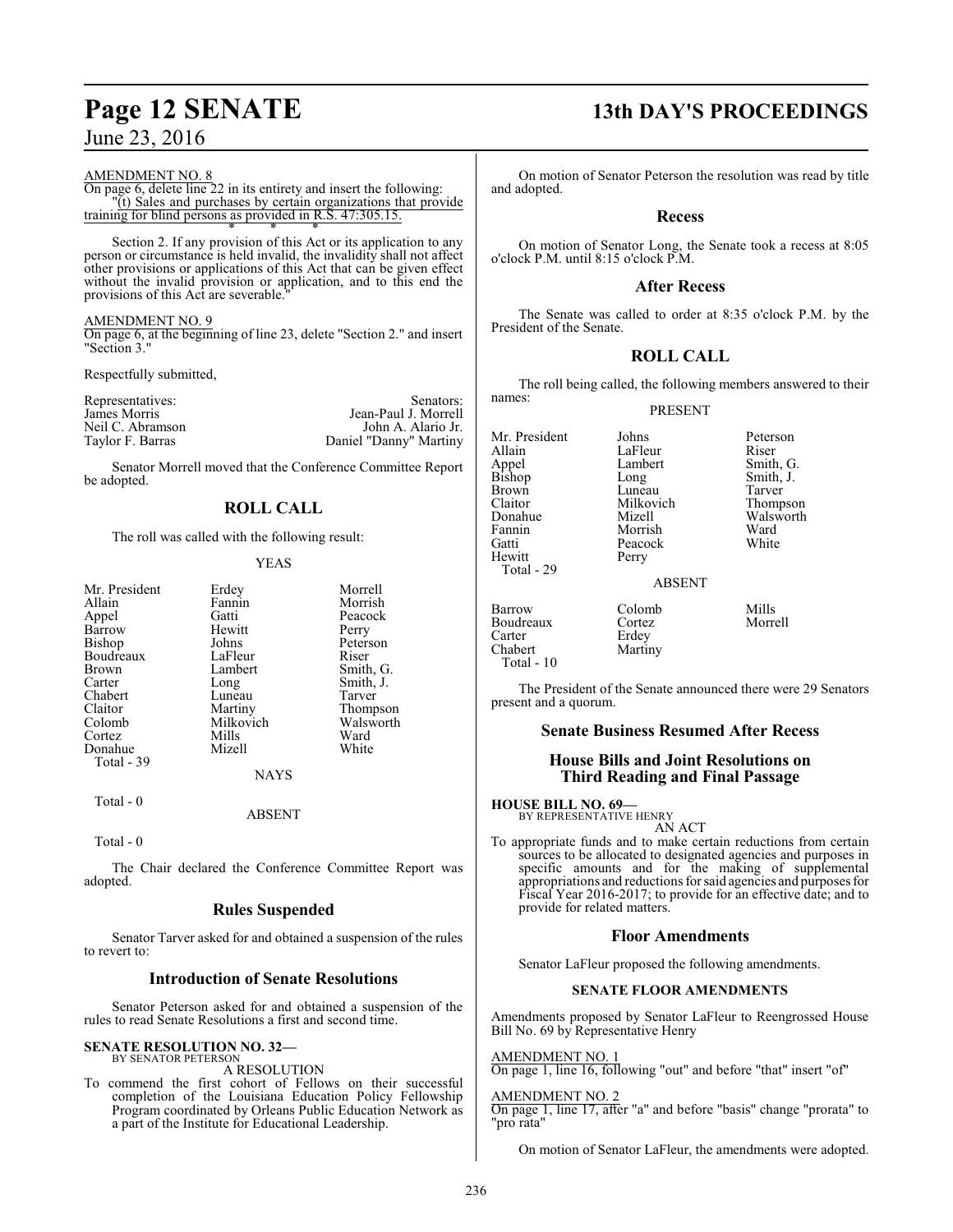## **13th DAY'S PROCEEDINGS Page 13 SENATE**

# June 23, 2016

#### **Floor Amendments**

Senator LaFleur proposed the following amendments.

#### **SENATE FLOOR AMENDMENTS**

Amendments proposed by Senator LaFleur to Reengrossed House Bill No. 69 by Representative Henry

#### AMENDMENT NO. 1

In Senate Committee Amendment No. 1, proposed by the Senate Committee on Finance and adopted by the Senate on June 22, 2016, on page 1, at the end of line 12, delete "\$2,437,807" and insert "\$1,000,000"

#### AMENDMENT NO. 2

In Senate Committee Amendment No. 6, proposed by the Senate Committee on Finance and adopted by the Senate on June 22, 2016, on page 2, line 3, delete "\$4,000,000" and insert "\$3,000,000" and on line 7, delete "\$4,000,000" and insert "\$3,000,000" and on line 10, delete "\$760,454" and insert "\$342,803" and on line 14, delete "\$1,858,663" and insert "\$837,861"

#### AMENDMENT NO. 3

In Senate Committee Amendment No. 7, proposed by the Senate Committee on Finance and adopted by the Senate on June 22, 2016, on page 2, line 24, delete "\$1,022,457" and insert "\$460,910"

#### AMENDMENT NO. 4

In Senate Committee Amendment No. 11, proposed by the Senate Committee on Finance and adopted by the Senate on June 22, 2016, on page 2, line 35, change "27" to "23"

#### AMENDMENT NO. 5

In Senate Committee Amendment No. 12, proposed by the Senate Committee on Finance and adopted by the Senate on June 22, 2016, on page 3, line 38, delete "\$909,095" and insert "\$1,092,000"

#### AMENDMENT NO. 6

In Senate Committee Amendment No. 13, proposed by the Senate Committee on Finance and adopted by the Senate on June 22, 2016, on page 3, line 40, delete "\$208,917" and insert "\$250,950"

#### AMENDMENT NO. 7

In Senate Committee Amendment No. 14, proposed by the Senate Committee on Finance and adopted by the Senate on June 22, 2016, on page 3, line 42, delete "\$897,731" and insert "\$1,078,350"

#### AMENDMENT NO. 8

In Senate Committee Amendment No. 15, proposed by the Senate Committee on Finance and adopted by the Senate on June 22, 2016, on page 4, line 2, delete "\$898,022" and insert "\$1,078,700"

#### AMENDMENT NO. 9

Delete Senate Committee Amendment Nos. 16 and 22, proposed by the Senate Committee on Finance and adopted by the Senate on June 22, 2016

#### AMENDMENT NO. 10

In Senate Committee Amendment No. 23, proposed by the Senate Committee on Finance and adopted by the Senate on June 22, 2016, on page 5, at the end of line 19, delete "\$6,262,253" and insert "\$20,000,000"

#### AMENDMENT NO. 11

In Senate Committee Amendment No. 24, proposed by the Senate Committee on Finance and adopted by the Senate on June 22, 2016, on page 5, at the end of line 21, delete "\$2,850,000" and insert "\$1,340,000"

#### AMENDMENT NO. 12

In Senate Committee Amendment No. 25, proposed by the Senate Committee on Finance and adopted by the Senate on June 22, 2016,

on page 5, at the end of line 23, delete "\$2,850,000" and insert "\$5,360,000"

#### AMENDMENT NO. 13

Delete Senate Committee Amendment No. 26, proposed by the Senate Committee on Finance and adopted by the Senate on June 22, 2016

#### AMENDMENT NO. 14

In Senate Committee Amendment No. 31, proposed by the Senate Committee on Finance and adopted by the Senate on June 22, 2016, on page 5, at the end ofline 35, change "\$9,500,000" to "\$7,675,927"

#### AMENDMENT NO. 15

On page 3, between lines 2 and 3, insert the following:

#### "EXPENDITURES:

Uncompensated Care Costs Program for payments to major medical centers located in central and northern Louisiana providing health care services to the medically indigent and advancing the medical education learning environment at the medical schools in New Orleans and Shreveport \$13,255,567

| <b>TOTAL EXPENDITURES</b>                     | \$13,255,567                |
|-----------------------------------------------|-----------------------------|
| MEANS OF FINANCE:<br>State General Fund by:   |                             |
| <b>Interagency Transfers</b><br>Federal Funds | \$5,000,000<br>\$ 8,255,567 |

#### TOTAL MEANS OF FINANCING \$13,255,567"

#### AMENDMENT NO. 16

On page 4, at the end of line 6, delete "\$55,112,890" and insert "\$58,622,890"

#### AMENDMENT NO. 17

On page 4, between lines 17 and 18, insert the following:

"Provided, however, that the Louisiana State University Health Sciences Center - New Orleans shall enter into the contracts necessary to ensure the success of its medical education mission.

Provided, however, that the commissioner of administration is hereby authorized and directed to adjust the means of financing for the Louisiana State University Board of Supervisors contained in this Act by reducing the appropriation out of the State General Fund (Direct) to the Louisiana State University Heath Sciences Center - Shreveport by (\$6,000,000) and to Louisiana State University Health Sciences Center - NewOrleans by (\$2,000,000), in accordance with the Health Sciences Centers' legislative authorization to enter into contracts necessary to ensure the success of their medical education mission, further allowing the centers the opportunity to diversify their revenue base so as to fund the medical education mission by partnering with hospitals in the state to ensure access to care for Medicaid and uninsured patients and advance the medical education learning environment at the medical schools in New Orleans and Shreveport.

#### AMENDMENT NO. 18

On page 4, between lines 23 and 24, insert the following:

#### "**19-615 SOUTHERN UNIVERSITY BOARD OF SUPERVISORS**

Payable out of the State General Fund (Direct) to the Southern University Board of Supervisors for allocation to the Southern University System's institutions  $\frac{1}{2}$   $\frac{1}{2}$   $\frac{1}{2}$   $\frac{1}{2}$   $\frac{1}{2}$   $\frac{1}{2}$   $\frac{1}{2}$   $\frac{1}{2}$   $\frac{1}{2}$   $\frac{1}{2}$   $\frac{1}{2}$   $\frac{1}{2}$   $\frac{1}{2}$   $\frac{1}{2}$   $\frac{1}{2}$   $\frac{1}{2}$   $\frac{1}{2}$   $\frac{1}{2}$   $\frac{1}{2}$   $\frac{1}{2}$   $\frac{1}{2}$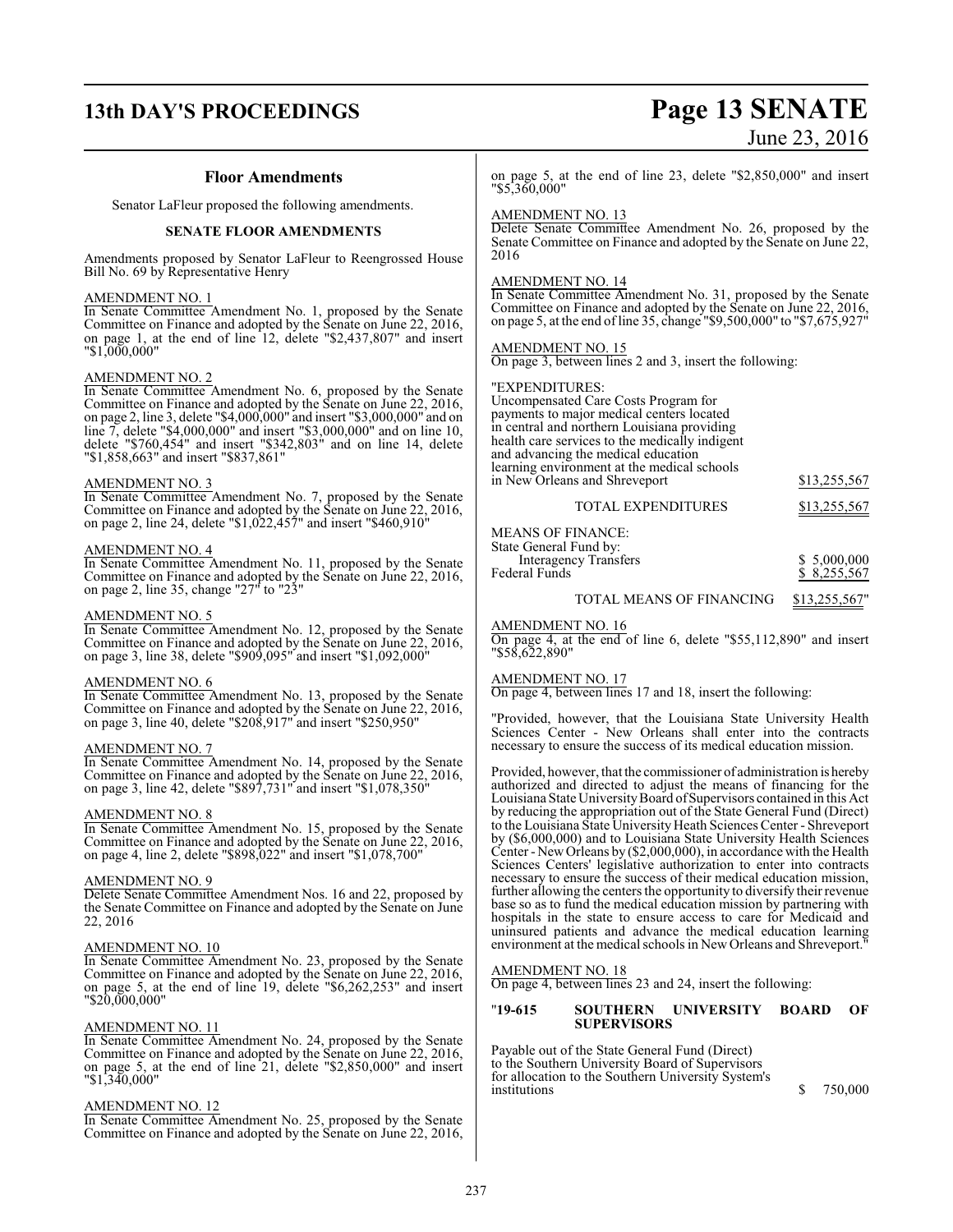#### **19-620 UNIVERSITY OF LOUISIANA BOARD OF SUPERVISORS**

Payable out of the State General Fund (Direct) to the University of Louisiana Board of Supervisors for allocation to Grambling State University  $\qquad$  \$ 250,000"

AMENDMENT NO. 19

On page 4, at the end of line 29, delete "\$3,500,000" and insert "\$4,000,000"

On motion of Senator LaFleur, the amendments were adopted.

#### **Floor Amendments**

Senator Allain proposed the following amendments.

#### **SENATE FLOOR AMENDMENTS**

Amendments proposed by Senators Allain and Alario to Reengrossed House Bill No. 69 by Representative Henry

#### AMENDMENT NO. 1

Delete Senate Committee Amendment No. 17 proposed by the Senate Committee on Finance and adopted by the Senate on June 22, 2016

#### AMENDMENT NO. 2

In Senate Committee Amendment No. 45 proposed by the Senate Committee on Finance and adopted by the Senate on June 22, 2016, on page 8, at the end of line 41, insert the following: "and insert the following:

"Section 3. Appropriations contained in this Section are designated as supplementary budget recommendations from State General Fund (Direct) and shall become effective in the event the official forecast for Fiscal Year 2016-2017 is revised to incorporate additional revenue in excess of the amount required to fund the items contained in this Act and of Act No. 17 of the 2016 Regular Session of the Legislature. To the extent that additional funds are available for appropriation, one-third of the additional revenues shall be used to fund appropriations to 19-671 Board of Regents for public institutions of higher education, one-third of the additional revenues shall be used to fund appropriations to 19-671 Board of Regents for the Office of Student Financial Assistance for the Taylor Opportunity Program for Students (TOPS), and one-third of the additional revenues shall be used to fund appropriations to Schedule 09 Department of Health and Hospitals.""

#### AMENDMENT NO. 3

Delete Senate Committee Amendment No. 46 proposed by the Senate Committee on Finance and adopted by the Senate on June 22, 2016

#### AMENDMENT NO. 4

On page 4, at the end of line 3, insert the following:

"For schools operating on a basis other than semesters, the monies appropriated herein shall be used to fully fund the TOPS awards for the fall term/quarter prior to allocation of any of this appropriation to TOPS awards for subsequent terms/quarters."

Senator Allain moved the adoption of the amendments.

Senator Peterson objected.

#### **ROLL CALL**

The roll was called with the following result:

#### YEAS

| Mr. President | Hewitt  | Perry     |
|---------------|---------|-----------|
| Allain        | Johns   | Riser     |
| Appel         | Lambert | Smith, J. |
| Chabert       | Long    | Thompson  |
| Claitor       | Martiny | Walsworth |
| Cortez        | Mills   | Ward      |

# **Page 14 SENATE 13th DAY'S PROCEEDINGS**

Donahue Mizell White<br>Erdey Morrish White Erdey Morrish<br>Fannin Peacock Total - 25

Peacock

NAYS

Bishop Gatti Peterson Boudreaux LaFleur Smith,<br>Brown Luneau Tarver Brown Luneau<br>Carter Milkovi Total - 14

Barrow Colomb Morrell<br>Bishop Gatti Peterson

ABSENT

Total - 0

The Chair declared the amendments were adopted.

Milkovich

#### **Floor Amendments**

Senator LaFleur proposed the following amendments.

#### **SENATE FLOOR AMENDMENTS**

Amendments proposed by Senator LaFleur to Reengrossed House Bill No. 69 by Representative Henry

#### AMENDMENT NO. 1

In Senate Committee Amendment No. 18, proposed by the Senate Committee on Finance and adopted by the Senate on June 22, 2016, on page 4, line 14, delete "\$55,112,890" and insert "\$58,622,890"

#### AMENDMENT NO. 2

In Senate Committee Amendment No. 18, proposed by the Senate Committee on Finance and adopted by the Senate on June 22, 2016, on page 4, line 18, delete "\$55,112,890" and insert "\$58,622,890"

AMENDMENT NO. 3

On page 4, line 7, delete "\$55,112,890" and insert "\$58,622,890"

On motion of Senator LaFleur, the amendments were adopted.

The bill was read by title. Senator LaFleur moved the final passage of the amended bill.

#### **ROLL CALL**

The roll was called with the following result:

#### YEAS

| Mr. President | Erdey       | Morrell   |
|---------------|-------------|-----------|
| Allain        | Fannin      | Morrish   |
| Appel         | Gatti       | Peacock   |
| Barrow        | Hewitt      | Perry     |
| Bishop        | Johns       | Peterson  |
| Boudreaux     | LaFleur     | Smith, G. |
| Brown         | Lambert     | Smith, J. |
| Carter        | Long        | Tarver    |
| Chabert       | Luneau      | Thompson  |
| Claitor       | Martiny     | Walsworth |
| Colomb        | Milkovich   | Ward      |
| Cortez        | Mills       | White     |
| Donahue       | Mizell      |           |
| Total - 38    |             |           |
|               | <b>NAYS</b> |           |
| Riser         |             |           |
| Total - 1     |             |           |
|               |             |           |

ABSENT

Total - 0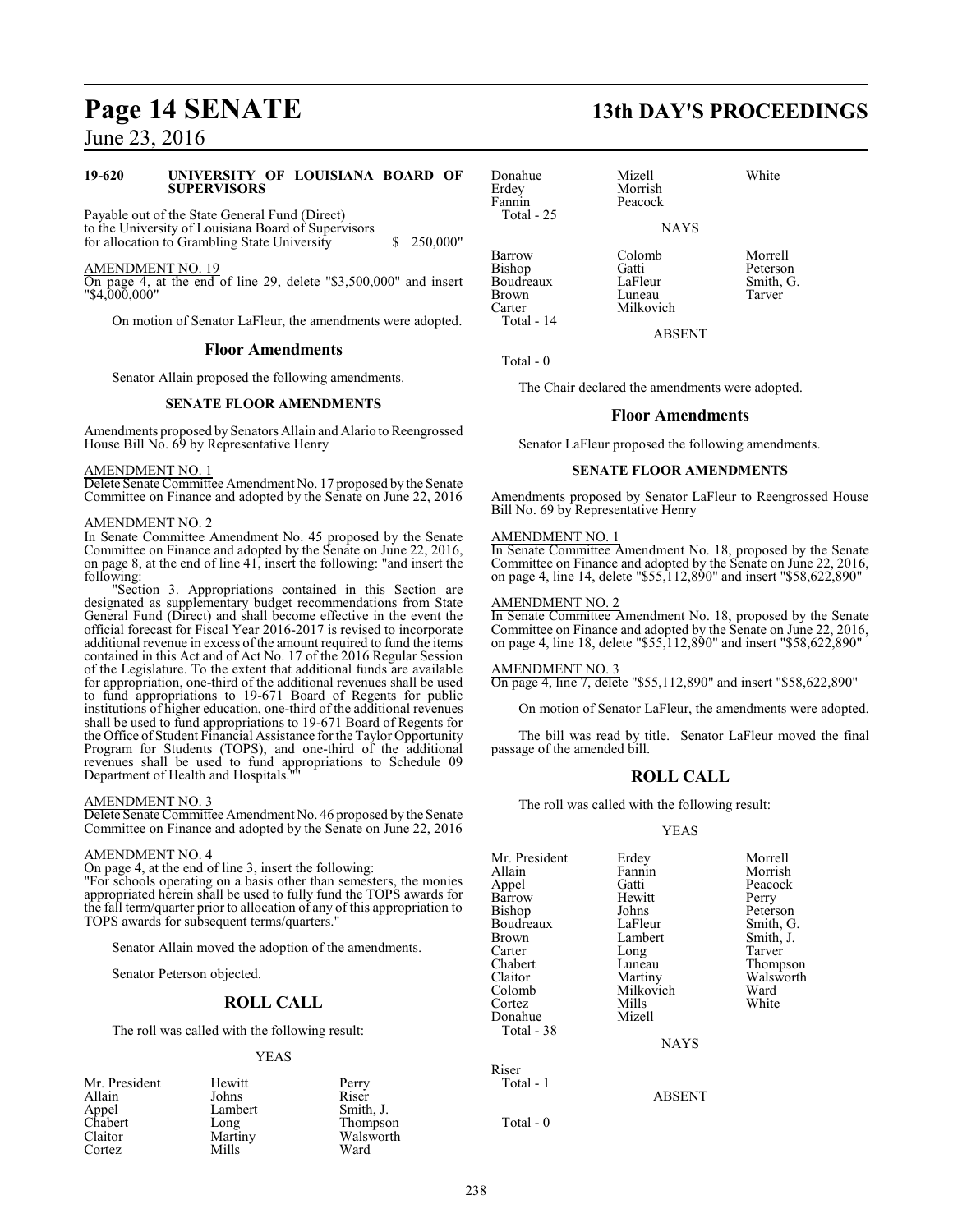## **13th DAY'S PROCEEDINGS Page 15 SENATE**

The Chair declared the amended bill was passed and ordered it returned to the House. Senator LaFleur moved to reconsider the vote by which the bill was passed and laid the motion on the table.

#### **Rules Suspended**

Senator Long asked for and obtained a suspension of the rules to take up at this time:

#### **Introduction of Senate Resolutions**

Senator Long asked for and obtained a suspension of the rules to introduce and read Senate Resolutions a first and second time.

#### **SENATE RESOLUTION NO. 33** BY SENATOR LONG

A RESOLUTION

BE IT RESOLVED by the Senate of the State of Louisiana that a committee of five be appointed by the President of the Senate to serve with a like committee from the House of Representatives to notify the Governor that the Legislature of the State of Louisiana has completed its labors and is now ready to adjourn sine die.

On motion of Senator Long the resolution was read by title and adopted.

In compliance with the resolution the President of the Senate appointed the following committee:

> Senators Long, Donahue, Fannin, Martiny and Gary Smith.

#### **SENATE RESOLUTION NO. 34** BY SENATOR LONG

A RESOLUTION

BE IT RESOLVED by the Senate of the State of Louisiana that a committee of five be appointed by the President of the Senate to notify the House of Representatives that the Senate has completed its labors and is now ready to adjourn sine die.

On motion of Senator Long, the resolution was read by title and adopted.

In compliance with the resolution the President of the Senate appointed the following Committee:

> Senators Allain, Colomb, Barrow, John Smith and Riser.

#### **Reports of Committees**

The committee to notify the Governor that the Senate had completed its labors and was ready to adjourn sine die returned and reported it had performed that duty. The President of the Senate thanked the Committee and discharged it.

The committee to notify the House of Representatives that the Senate had completed its labors and was ready to adjourn sine die returned and reported it had performed that duty. The President of the Senate thanked the committee and discharged it.

#### **Committee from the House of Representatives**

Acommittee fromtheHouse ofRepresentatives appeared before the Bar of the Senate and informed the Senate that the House of Representatives was ready to adjourn sine die.

# **Privileged Report of the Committee on**

June 23, 2016

# **Senate and Governmental Affairs**

### **ENROLLMENTS**

Senator Peterson, Chairman on behalf of the Committee on Senate and Governmental Affairs, submitted the following report:

June 23, 2016

To the President and Members of the Senate:

I am directed by your Committee on Senate and Governmental Affairs to submit the following report:

The following Senate Bills have been properly enrolled:

#### **SENATE BILL NO. 6—**

BY SENATOR MORRELL

AN ACT To amend and reenact R.S. 47:6006(B), relative to refundable tax credits; to limit the refundability of the tax credit for ad valorem taxes paid on certain inventory; to provide for applicability; to provide for an effective date; and to provide for related matters.

#### **SENATE BILL NO. 10—** BY SENATOR WARD

AN ACT To amend and reenact R.S. 47:2327 and 6006(C)(3) and to enact R.S. 47:6006(B)(3), relative to the ad valorem tax on inventories and related income tax credits; to provide with regard to the confidentiality of tax records; to provide with regard to the definition of manufacturer for the purpose of tax credits for local inventory taxes paid; to provide for certain limitations; to provide for effectiveness; and to provide for related matters.

> Respectfully submitted, KAREN CARTER PETERSON Chairman

#### **Privileged Report of the Committee on Senate and Governmental Affairs**

#### **ENROLLMENTS**

Senator Peterson, Chairman on behalf of the Committee on Senate and Governmental Affairs, submitted the following report:

#### June 23, 2016

To the President and Members of the Senate:

I am directed by your Committee on Senate and Governmental Affairs to submit the following report:

The following Senate Concurrent Resolutions have been properly enrolled:

#### **SENATE CONCURRENT RESOLUTION NO. 9—**

BY SENATORS MIZELL, ALARIO, APPEL, BARROW, CLAITOR,<br>CORTEZ, DONAHUE, ERDEY, GATTI, HEWITT, JOHNS, LAFLEUR,<br>LAMBERT, LONG, MARTINY, MILKOVICH, MILLS, MORRISH,<br>PEACOCK, PERRY, GARY SMITH, TARVER, THOMPSON,<br>WALSWORTHANDWHITE

A CONCURRENT RESOLUTION

To urge and request the Louisiana State Law Institute to study and make recommendations regarding the feasibility of revisions or additions to present laws regarding human trafficking.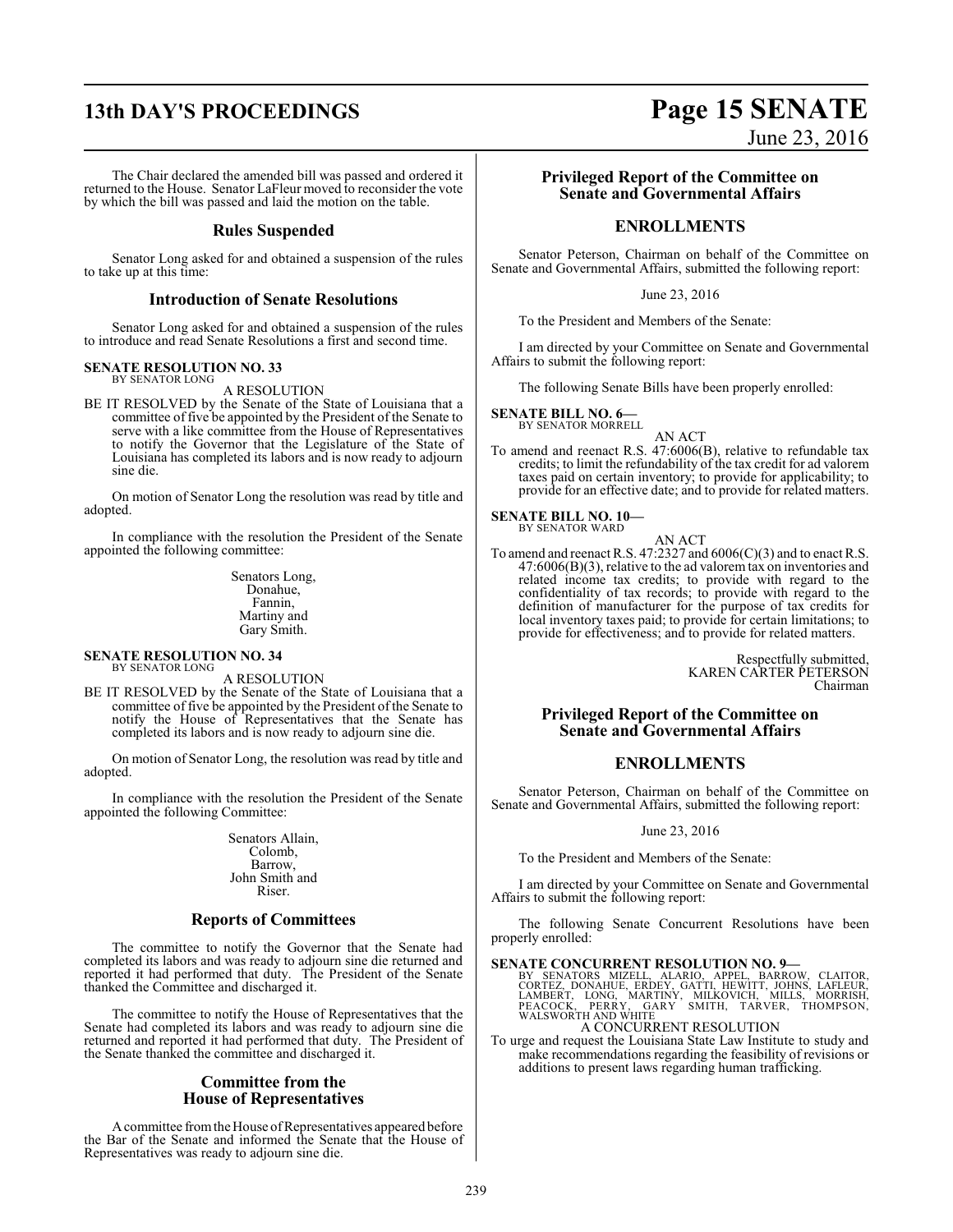#### **SENATE CONCURRENT RESOLUTION NO. 10—**

BY SENATOR CORTEZ A CONCURRENT RESOLUTION

To commend John W. Wright, certified public accountant, upon the occasion of his retirement after a more than forty-year career in accounting.

> Respectfully submitted, KAREN CARTER PETERSON Chairman

The foregoing Senate Concurrent Resolutions were signed by the President of the Senate.

#### **Message from the House**

#### **SIGNED HOUSE CONCURRENT RESOLUTIONS**

#### June 23, 2016

To the Honorable President and Members of the Senate:

I am directed to inform your honorable body that the Speaker of the House of Representatives has signed the following House Concurrent Resolutions:

#### **HOUSE CONCURRENT RESOLUTION NO. 2—**

BY REPRESENTATIVES GAINES AND PRICE AND SENATOR BROWN A CONCURRENT RESOLUTION

To commend Dave Bartholomew, legendary Louisiana musician.

#### **HOUSE CONCURRENT RESOLUTION NO. 3—**

BY REPRESENTATIVES BARRAS, ABRAHAM, ABRAMSON, ADAMS,<br>AMEDEE, ANDERS, ARMES, BACALA, BAGLEY, BAGNERIS,<br>BERTHELOT, BILLIOT, BISHOP, BOUIE, BROADWATER, CHAD<br>BROWN, TERRY BROWN, CARMODY, CARPENTER, GARY CARTER,<br>ROBBY CARTER, S EMERSON, FALCONER, FOIL, FRANKLIN, GAINES, GAROFALO,<br>GISCLAIR, GLOVER, GUINN, HALL, IMMY HARRIS, LANCE HARRIS,<br>HAVARD, HAZEL, HENRY, HENSGENS, HILFERTY, HILL, HODGES,<br>HOFFMANN, HOLLIS, HORTON, HOWARD, HUNTER, HUVAL, IVEY,<br>

To express heartfelt condolences upon the death of Patrick R. "Pat" Pickens, longtime facilities manager at the state capitol.

and asked that the President of the Senate affix his signature to the same.

> Respectfully submitted, ALFRED W. SPEER Clerk of the House of Representatives

The House Concurrent Resolutions contained herein were signed by the President of the Senate.

#### **Message to the Governor**

## **SIGNED SENATE BILLS**

#### June 23, 2016

To the Honorable Governor of the State of Louisiana:

## **Page 16 SENATE 13th DAY'S PROCEEDINGS**

The President of the Senate and the Speaker of the House of Representatives have signed the following Senate Bill:

#### **SENATE BILL NO. 15—**

BY SENATORS MORRELL AND THOMPSON AN ACT

To enact R.S. 47:306.4, relative to state sales and use tax exemptions; to provide for an annual reporting requirement for certain transactions involving sales by certain nonprofit entities; to provide for an effective date; and to provide for related matters.

and they are hereby presented for executive approval.

Respectfully submitted, GLENN A. KOEPP Secretary of the Senate

### **ATTENDANCE ROLL CALL**

#### PRESENT

| Mr. President | Erdey     | Morrell   |
|---------------|-----------|-----------|
| Allain        | Fannin    | Morrish   |
| Appel         | Gatti     | Peacock   |
| Barrow        | Hewitt    | Perry     |
| <b>Bishop</b> | Johns     | Peterson  |
| Boudreaux     | LaFleur   | Riser     |
| <b>Brown</b>  | Lambert   | Smith, G. |
| Carter        | Long      | Smith, J. |
| Chabert       | Luneau    | Tarver    |
| Claitor       | Martiny   | Thompson  |
| Colomb        | Milkovich | Walsworth |
| Cortez        | Mills     | Ward      |
| Donahue       | Mizell    | White     |

Smith, J.<br>Tarver

ABSENT

Total - 0

Total - 39

#### **Adjournment**

On motion of Senator Thompson, at 11:30 o'clock P.M. the Senate adjourned sine die.

The President of the Senate declared the Senate adjourned sine die.

> GLENN A. KOEPP Secretary of the Senate

> > DIANE O' QUIN Journal Clerk

#### **Post Session Legislative Actions**

Following final adjournment, the instruments contained in the following messages were acted upon on the dates indicated.

#### **Message from the House**

#### **SIGNED HOUSE BILLS AND JOINT RESOLUTIONS**

June 24, 2016

To the Honorable President and Members of the Senate:

I am directed to inform your honorable body that the Speaker of the House of Representatives has signed the following House Bills and Joint Resolutions: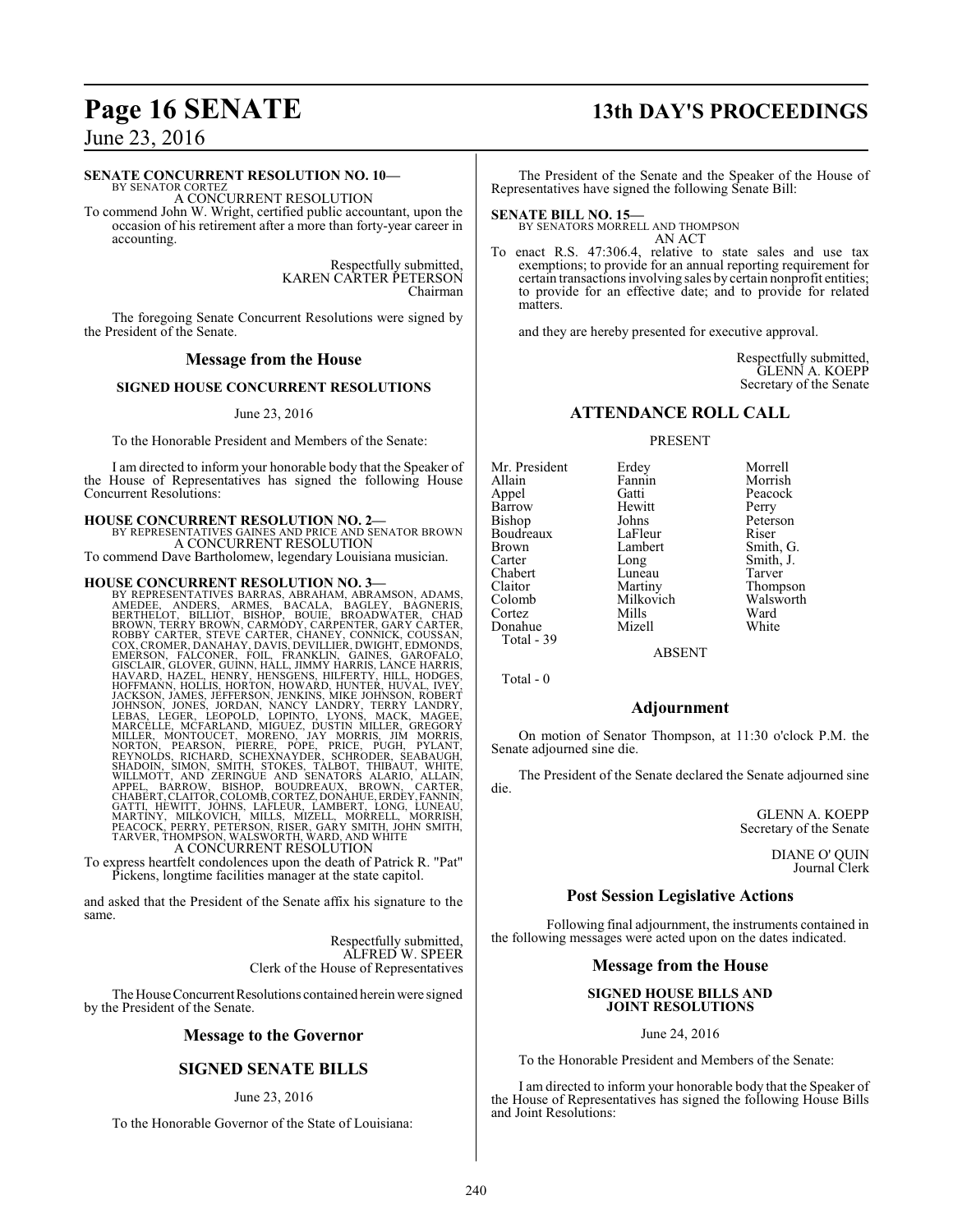## **13th DAY'S PROCEEDINGS Page 17 SENATE**

# June 23, 2016

#### **HOUSE BILL NO. 50—**

BY REPRESENTATIVES MONTOUCET, BAGNERIS, TERRY BROWN, GAINES, HILL, JACKSON, AND WHITE AN ACT

To amend and reenact R.S. 47:293(9)(a)(xvii), relative to individual income tax; to provide for certain deductions for purposes of calculating individual income tax liability; to reduce the deduction for certain net capital gains; to provide for an effective date; and to provide for related matters.

HOUSE BILL NO. 51—<br>BY REPRESENTATIVES JIMMORRIS, ABRAMSON, AMEDEE, BAGLEY, BAGNERIS, BERTHELOT, BILLIOT, BISHOP, BOUIE, BROADWATER,<br>CHAD BROWN, TERRY BROWN, CARMODY, ROBBY CARTER, STEVE<br>CARTER, CHANEY, CONNICK, COUSSAN, CO

#### AN ACT

To amend and reenact R.S. 47:302(X)(introductory paragraph) and to enact R.S.  $47:302(AA)$  and  $321.1(F)(66)$ , relative to state sales and use taxes; to provide with respect to the effectiveness of exemptions and exclusions for sales of certain tangible personal property and services; to provide for effectiveness; and to provide for related matters.

#### **HOUSE BILL NO. 53—**

BY REPRESENTATIVES ABRAMSON AND JIMMY HARRIS AN ACT

To amend and reenact R.S. 39:467 and 468, relative to sales of certain services and tangible personal property at public and other facilities; to provide for the collection and use of certain state and local sales and use tax revenues; to provide for exemptions from certain taxes; to provide for applicability and effectiveness of exemptions; to provide for effectiveness; and to provide for related matters.

#### **HOUSE BILL NO. 69—** BY REPRESENTATIVE HENRY

AN ACT

To appropriate funds and to make certain reductions from certain sources to be allocated to designated agencies and purposes in specific amounts and for the making of supplemental appropriations and reductions forsaid agencies and purposes for Fiscal Year 2016-2017; to provide for an effective date; and to provide for related matters.

and asked that the President of the Senate affix his signature to the same.

> Respectfully submitted, ALFRED W. SPEER Clerk of the House of Representatives

The House Bills and Joint Resolutions contained herein were signed by the President of the Senate.

#### **Privileged Report of the Committee on Senate and Governmental Affairs**

#### **ENROLLMENTS**

Senator Peterson, Chairman on behalf of the Committee on Senate and Governmental Affairs, submitted the following report:

#### June 24, 2016

To the President and Members of the Senate:

I am directed by your Committee on Senate and Governmental Affairs to submit the following report:

The following Senate Resolutions have been properly enrolled:

#### **SENATE RESOLUTION NO. 15—**

BY SENATOR COLOMB A RESOLUTION

To express the sincere condolences of the Senate of the Legislature of Louisiana upon the death of Wilfred "T-Will" Charles.

#### **SENATE RESOLUTION NO. 16—**

BY SENATOR JOHNS A RESOLUTION

To commend and congratulate Janice Muturuh of Sulphur, Louisiana, upon her selection as a representative of Louisiana to the Hugh O'Brian World Leadership Congress in Chicago, Illinois.

#### **SENATE RESOLUTION NO. 17—**

BY SENATORS CARTER, ALARIO, ALLAIN, APPEL, BARROW, BISHOP,<br>BOUDREAUX, BROWN, CHABERT, CLAITOR, COLOMB, CORTEZ,<br>DONAHUE, ERDEY, FANNIN, GATTI, HEWITT, JOHNS, LAFLEUR,<br>LAMBERT, LONG, LUNEAU, MARTINY, MILKOVICH, M

#### A RESOLUTION

To express the sincere condolences of the Senate of the Legislature of Louisiana upon the death of Amos Cormier Jr.

#### **SENATE RESOLUTION NO. 18—**

BY SENATORS GARY SMITH, ALARIO, ALLAIN, APPEL, BARROW, BISHOP, BOUDREAUX, BROWN, CANTER, CHABERT, CLAITOR, COLOMB, CORTEZ, DONAHUE, ÉRDEY, FANNIN, GATTI, HEWITT, JOHNS, LAFLEUR, LAMBERT, LONG, LUNÉAU, MARTINY, MILKOVICH, M

To commend Dr. Angela Keyes upon being named Psychology Educator of the Year at Tulane University School of Medicine and for her contributions and dedication to excellence in

## **SENATE RESOLUTION NO. 19—**

education.

BY SENATOR BISHOP

A RESOLUTION To commend the Delgado Community College Dolphins baseball team on an outstanding 2016 season.

# **SENATE RESOLUTION NO. 20—** BY SENATOR PETERSON

A RESOLUTION

To recognize the 120th anniversary of the landmark United States Supreme Court case Plessyv. Ferguson and encourage President Barack Obama to bestow the United States Presidential Medal of Freedom posthumously upon Homer Adolph Plessy.

**SENATE RESOLUTION NO. 21—** BY SENATORS PERRY AND JOHN SMITH

### A RESOLUTION

To express the sincere condolences of the Senate of the Legislature of Louisiana upon the death of Carol Ann "C.A." Deshotels.

#### **SENATE RESOLUTION NO. 22—**

BY SENATOR MIZELL A RESOLUTION

To commend and congratulate Chloe Casnav of Folsom, Louisiana, upon her selection as a representative of Louisiana at the Hugh O'Brian World Leadership Congress in Chicago, Illinois.

#### **SENATE RESOLUTION NO. 23—**

BY SENATOR RISER A RESOLUTION

To commend Eugene Dunn upon his retirement as the Caldwell Parish Clerk of Court.

## **SENATE RESOLUTION NO. 24—**<br>BY SENATOR PETERSON

A RESOLUTION

To express the sincere condolences of the Senate of the Legislature of Louisiana upon the passing of Mr. Silas H. Connor.